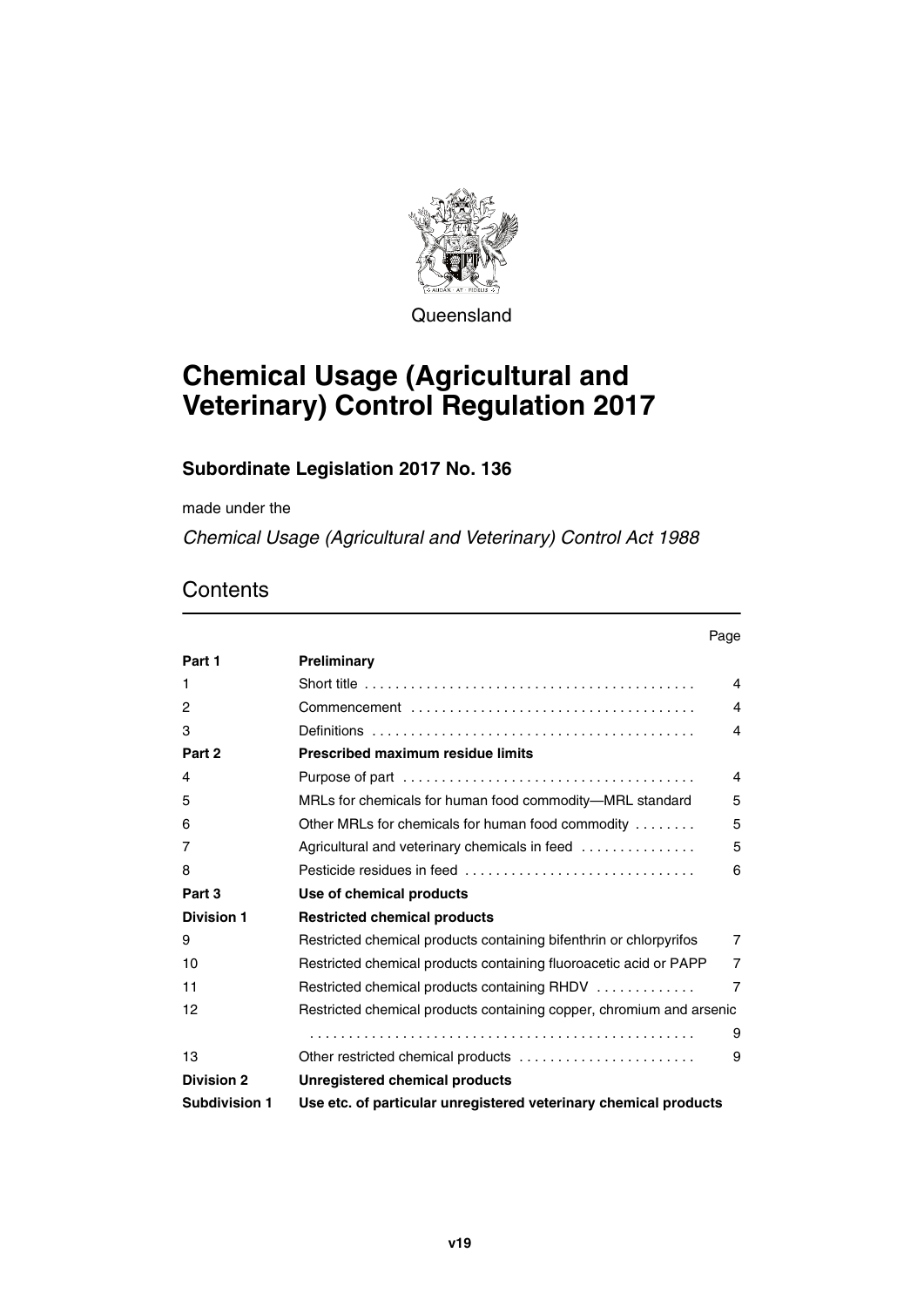Chemical Usage (Agricultural and Veterinary) Control Regulation 2017

| 14                   | When veterinary surgeons or other persons may use unregistered                       | 10 |
|----------------------|--------------------------------------------------------------------------------------|----|
| <b>Subdivision 2</b> | Use of particular unregistered agricultural chemical products                        |    |
| 15                   | Products to which s 13A(1) of Act does not apply—Act, s13                            | 11 |
| <b>Division 3</b>    | Prescribed agricultural ERA products and conditions for use for<br>agricultural ERAs |    |
| <b>Subdivision 1</b> | Interpretation                                                                       |    |
| 16                   |                                                                                      | 11 |
| 17                   | What is the edge of a water body                                                     | 12 |
| 18                   | What is an effective vegetated treatment area                                        | 13 |
| <b>Subdivision 2</b> | <b>Prescribed agricultural ERA products</b>                                          |    |
| 19                   | Prescribed agricultural ERA products—Act, s 13C                                      | 14 |
| <b>Subdivision 3</b> | <b>General prescribed conditions</b>                                                 |    |
| 20                   | Conditions for relevant sugarcane growing and cattle grazing-Act, s                  | 14 |
| 21                   | Who may prepare and use particular products                                          | 14 |
| <b>Subdivision 4</b> | Additional conditions for relevant sugarcane growing                                 |    |
| 22                   |                                                                                      | 15 |
| 23                   |                                                                                      | 16 |
| 24                   | Using products—weather conditions $\ldots \ldots \ldots \ldots \ldots \ldots$        | 16 |
| 25                   | Using products-proximity to water bodies                                             | 17 |
| 26                   | Using products—other conditions about site suitability                               | 18 |
| 27                   |                                                                                      | 19 |
| 28                   | Quantities of particular constituents of products that may be used                   | 20 |
| <b>Subdivision 5</b> | Additional conditions for relevant cattle grazing                                    |    |
| 29                   |                                                                                      | 20 |
| 30                   |                                                                                      | 20 |
| 31                   | Preparing or using the product from the ground $\ldots \ldots \ldots$                | 22 |
| <b>Subdivision 6</b> | Records of use                                                                       |    |
| 32                   |                                                                                      | 23 |
| <b>Division 4</b>    | Records of chemical product use                                                      |    |
| 33                   | Record of use of chemical product                                                    | 24 |
| Part 4               | Hormonal growth promotants                                                           |    |
| 34                   | Obligation to make required earmark                                                  | 25 |
| 35                   | Obligation to record HGP treatment                                                   | 25 |
| Part 5               | <b>Supervision fees and expenses</b>                                                 |    |
| 36                   |                                                                                      | 26 |
| Page 2               | 2017 SL No. 136                                                                      |    |

**Contents**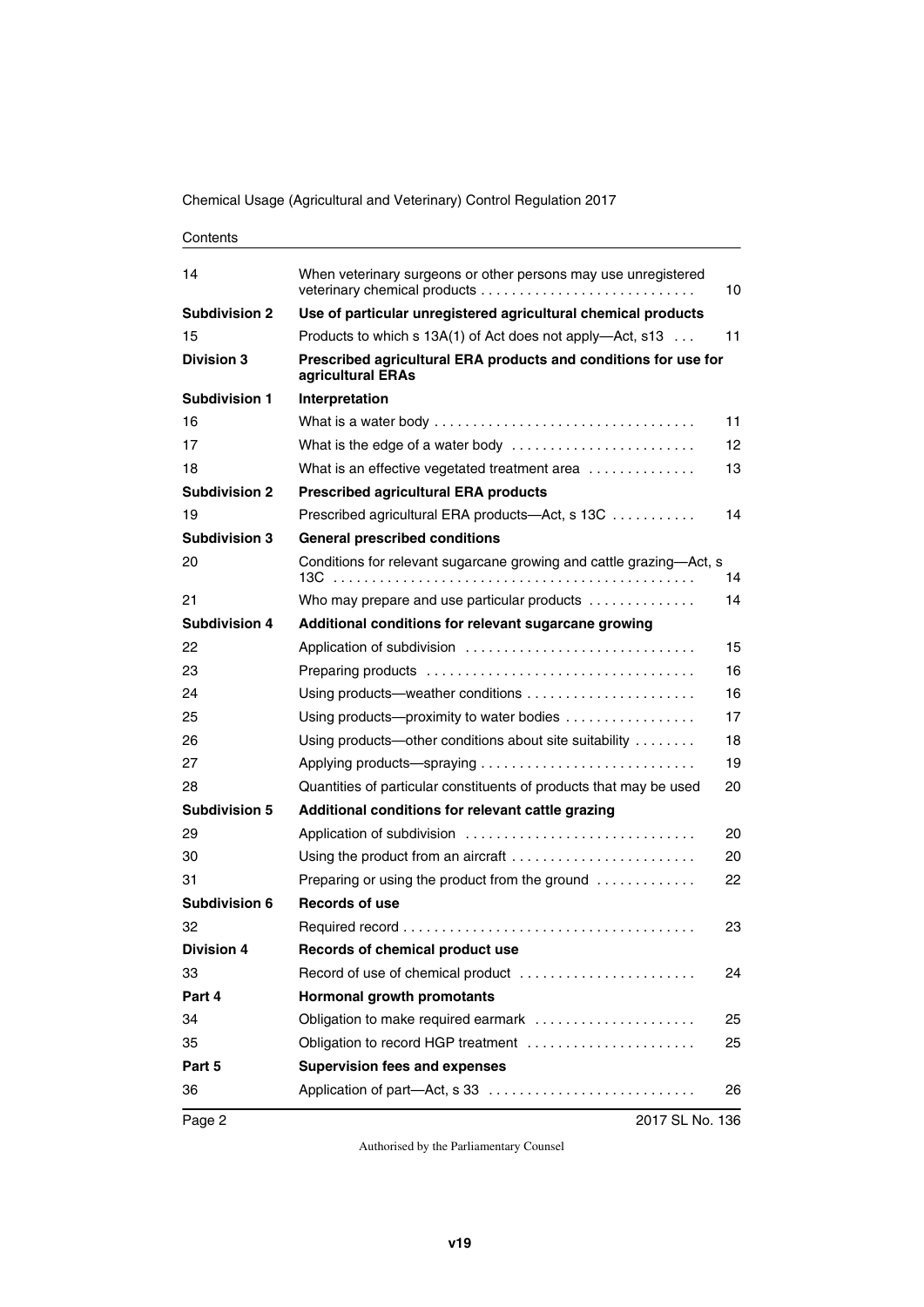#### **Contents**

| 26                                                                                               |
|--------------------------------------------------------------------------------------------------|
| Hourly fee $\ldots \ldots \ldots \ldots \ldots \ldots \ldots \ldots \ldots \ldots \ldots \ldots$ |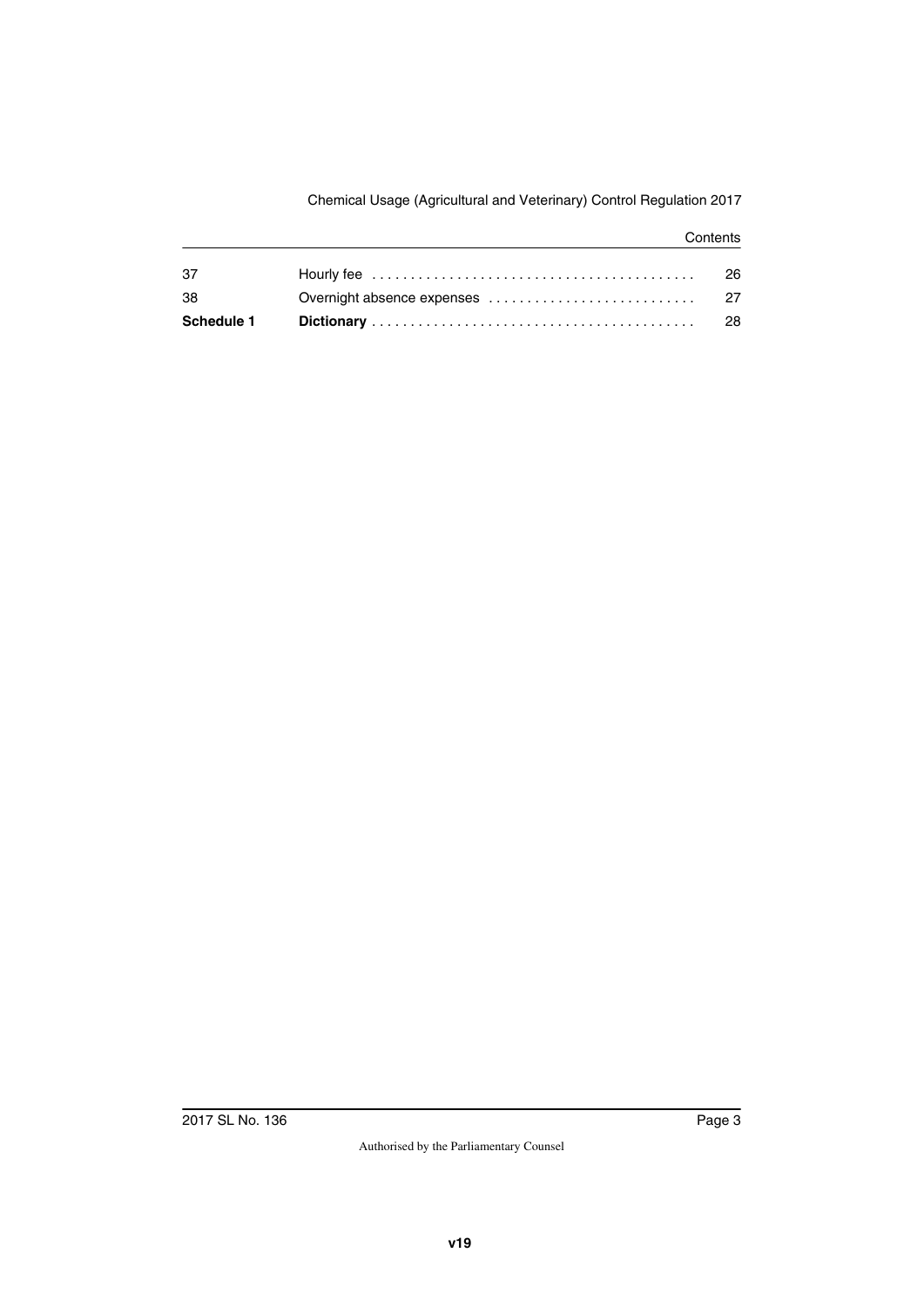Chemical Usage (Agricultural and Veterinary) Control Regulation 2017 Part 1 Preliminary

<span id="page-3-0"></span> $[s 1]$ 

# **Part 1** Preliminary

### <span id="page-3-2"></span>**1 Short title**

<span id="page-3-3"></span><span id="page-3-1"></span>This regulation may be cited as the *Chemical Usage (Agricultural and Veterinary) Control Regulation 2017*.

#### <span id="page-3-4"></span>**2 Commencement**

<span id="page-3-7"></span><span id="page-3-5"></span>This regulation commences on 1 September 2017.

### <span id="page-3-6"></span>**3 Definitions**

<span id="page-3-9"></span>The dictionary in schedule 1 defines particular words used in this regulation.

# <span id="page-3-8"></span>**Part 2 Prescribed maximum residue limits**

### <span id="page-3-10"></span>**4 Purpose of part**

<span id="page-3-11"></span>This part prescribes—

- (a) for the schedule of the Act, definition *maximum residue limit*, paragraph (a)—the MRL for the residue of a chemical mentioned in this part in or on agricultural produce; and
- (b) for the schedule of the Act, definition *maximum residue limit*, paragraph (b)—the MRL for the residue of a chemical mentioned in this part in—
	- (i) the tissue of a trade species animal; or
	- (ii) a product derived from a trade species animal.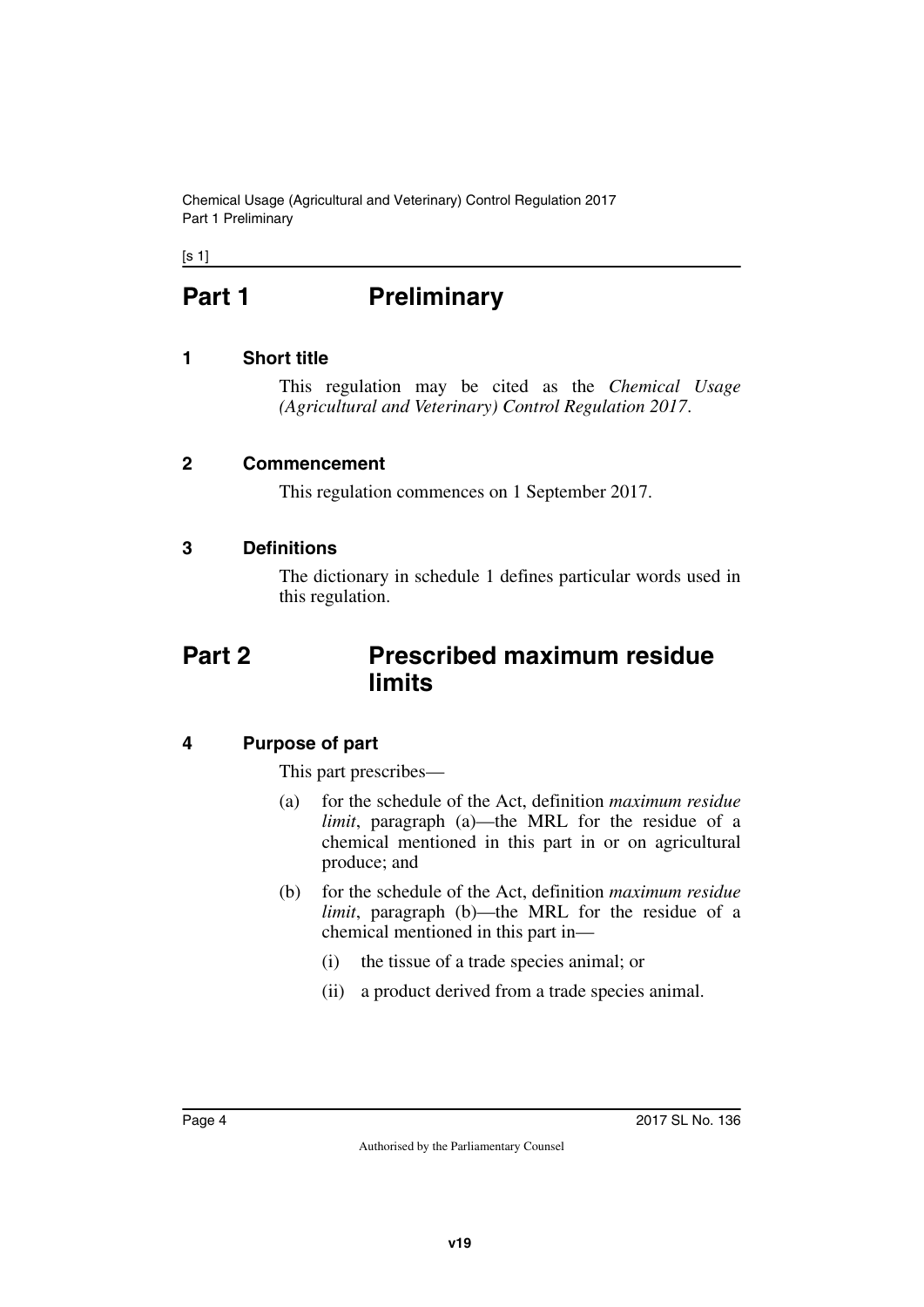$[s 5]$ 

#### <span id="page-4-1"></span><span id="page-4-0"></span>**5 MRLs for chemicals for human food commodity—MRL standard**

If the MRL standard fixes an MRL for a particular chemical for a particular human food commodity, the MRL is the prescribed MRL for the residue of the chemical in or on the commodity as a human food commodity.

### <span id="page-4-2"></span>**6 Other MRLs for chemicals for human food commodity**

- <span id="page-4-3"></span>(1) If the MRL standard does not fix an MRL for a particular chemical for a particular human food commodity, the prescribed MRL for the residue of the chemical in or on the commodity as a human food commodity is zero.
- (2) If the MRL standard does not fix an MRL for a particular chemical for any human food commodities at all, the prescribed MRL for the residue of the chemical in or on each commodity as a human food commodity is zero.
- (3) However, subsections (1) and (2) do not apply to a chemical if the use of the chemical in relation to the commodity as a human food commodity is allowed under part 2 of the Act.
- (4) If subsection (3) applies for a particular chemical, no MRL is prescribed for the residue of the chemical in or on a commodity as a human food commodity.

#### <span id="page-4-4"></span>**7 Agricultural and veterinary chemicals in feed**

- <span id="page-4-5"></span>(1) This section applies if—
	- (a) a food mentioned in table 1, column 2 of the MRL standard is being used in or as animal food; and
	- (b) the food contains a compound mentioned opposite the substance in table 1, column 1 of the MRL standard, other than—
		- (i) aldrin; or
		- (ii) BHC; or
		- (iii) chlordane; or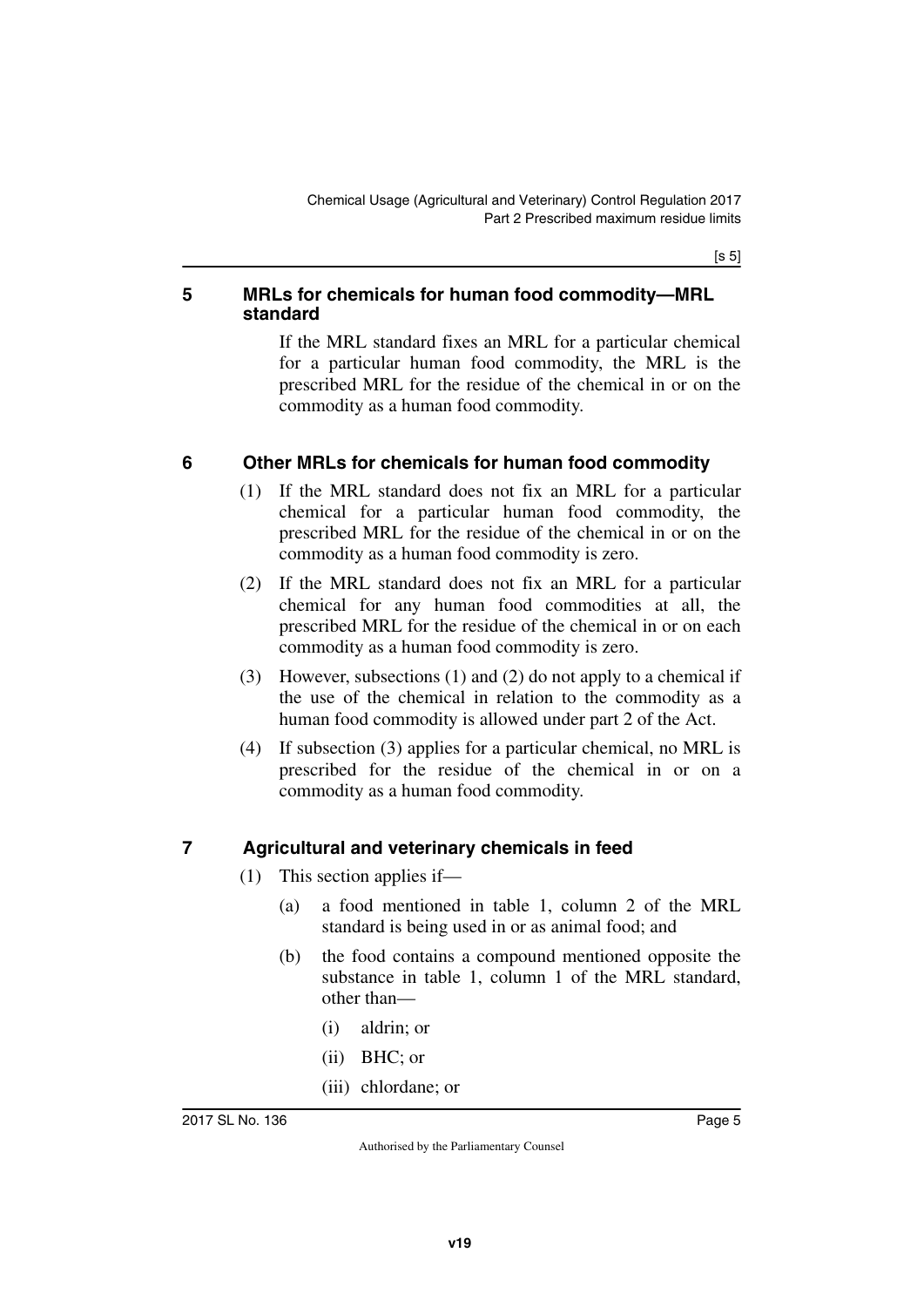Chemical Usage (Agricultural and Veterinary) Control Regulation 2017 Part 2 Prescribed maximum residue limits

#### [s 8]

- (iv) DDT; or
- (v) dieldrin; or
- (vi) HCB; or
- (vii) heptachlor; or
- (viii)lindane.
- (2) The maximum amount of the compound that may be in the substance is the MRL stated opposite the compound and substance in table 1, column 3 of the MRL standard.

#### <span id="page-5-0"></span>**8 Pesticide residues in feed**

- <span id="page-5-1"></span>(1) This section applies if—
	- (a) an animal feed commodity mentioned in table 4, column 2 of the MRL standard is being used in or as animal food; and
	- (b) the animal feed commodity contains a compound mentioned opposite the animal feed commodity in table 4, column 1 of the MRL standard, other than—
		- (i) aldrin; or
		- (ii) BHC; or
		- (iii) chlordane; or
		- (iv) DDT; or
		- (v) dieldrin; or
		- (vi) endrin; or
		- (vii) HCB; or
		- (viii)heptachlor; or
		- (ix) lindane.
- (2) The maximum amount of the compound that may be in the animal feed commodity is the MRL stated opposite the compound and animal feed commodity in table 4, column 3 of the MRL standard.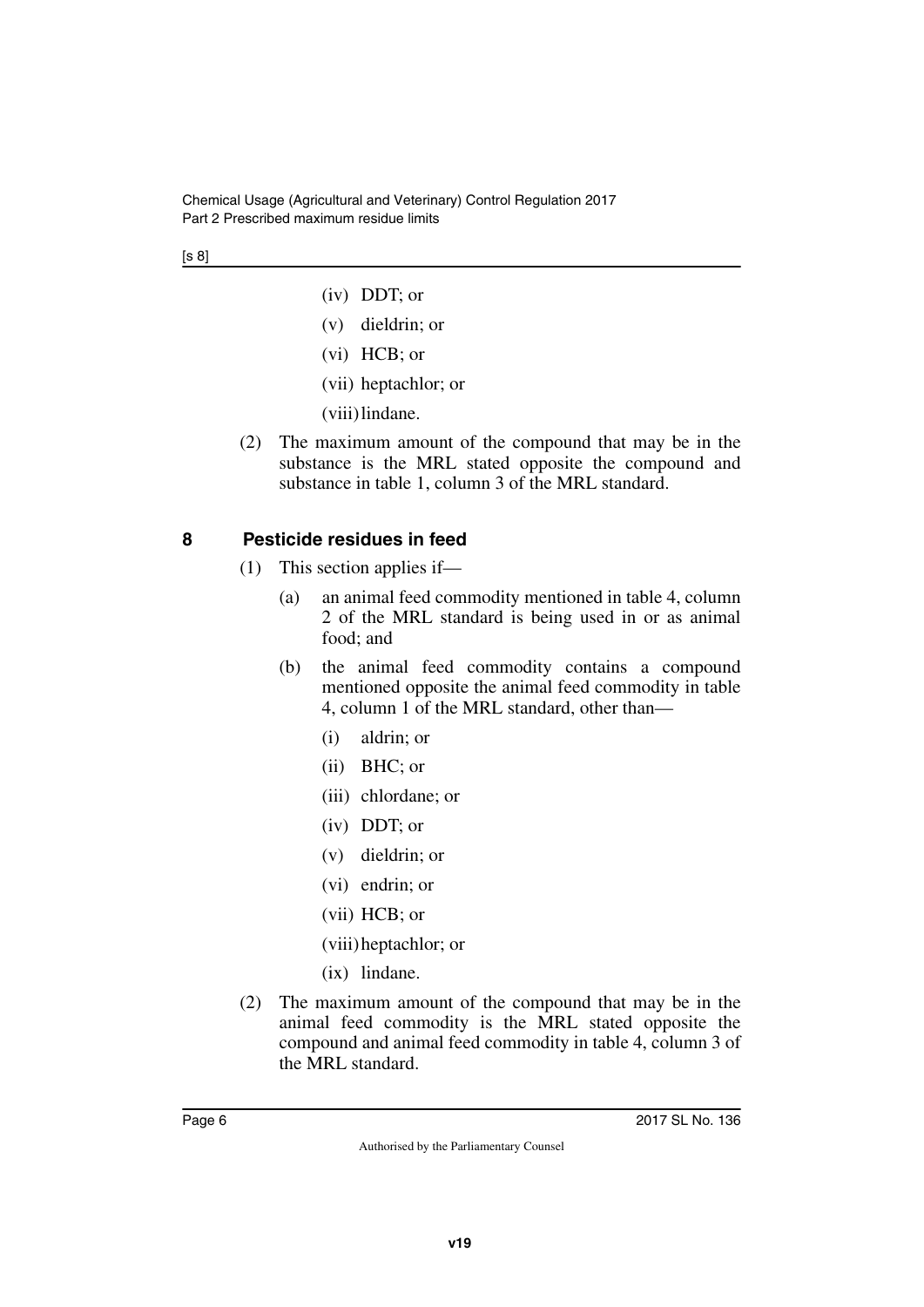[s 9]

# <span id="page-6-1"></span><span id="page-6-0"></span>**Part 3 Use of chemical products**

# <span id="page-6-2"></span>**Division 1 Restricted chemical products**

#### <span id="page-6-5"></span><span id="page-6-4"></span>**9 Restricted chemical products containing bifenthrin or chlorpyrifos**

<span id="page-6-3"></span>A person must not use a restricted chemical product that is a pre-construction termiticide product containing bifenthrin or chlorpyrifos, unless the person holds a licence under the *Pest Management Act 2001* to carry out a pest control activity for timber pests.

*Example of a restricted chemical product containing chlorpyrifos—*

Dursban Pre-Construction Termiticide

<span id="page-6-7"></span>Maximum penalty—40 penalty units.

#### <span id="page-6-6"></span>**10 Restricted chemical products containing fluoroacetic acid or PAPP**

(1) A person must not use a restricted chemical product containing fluoroacetic acid unless the person is authorised under the *Health (Drugs and Poisons) Regulation 1996* to obtain, possess and use fluoroacetic acid.

Maximum penalty—40 penalty units.

(2) A person must not use a restricted chemical product containing PAPP unless the person is authorised under the *Health (Drugs and Poisons) Regulation 1996*, to obtain, possess and use PAPP.

Maximum penalty—40 penalty units.

#### <span id="page-6-8"></span>**11 Restricted chemical products containing RHDV**

<span id="page-6-9"></span>(1) A person must not use a restricted chemical product containing rabbit haemorrhagic disease virus (*RHDV*) (also known as rabbit calicivirus) unless the person is an officer or employee of the State, a State authority, a local government, a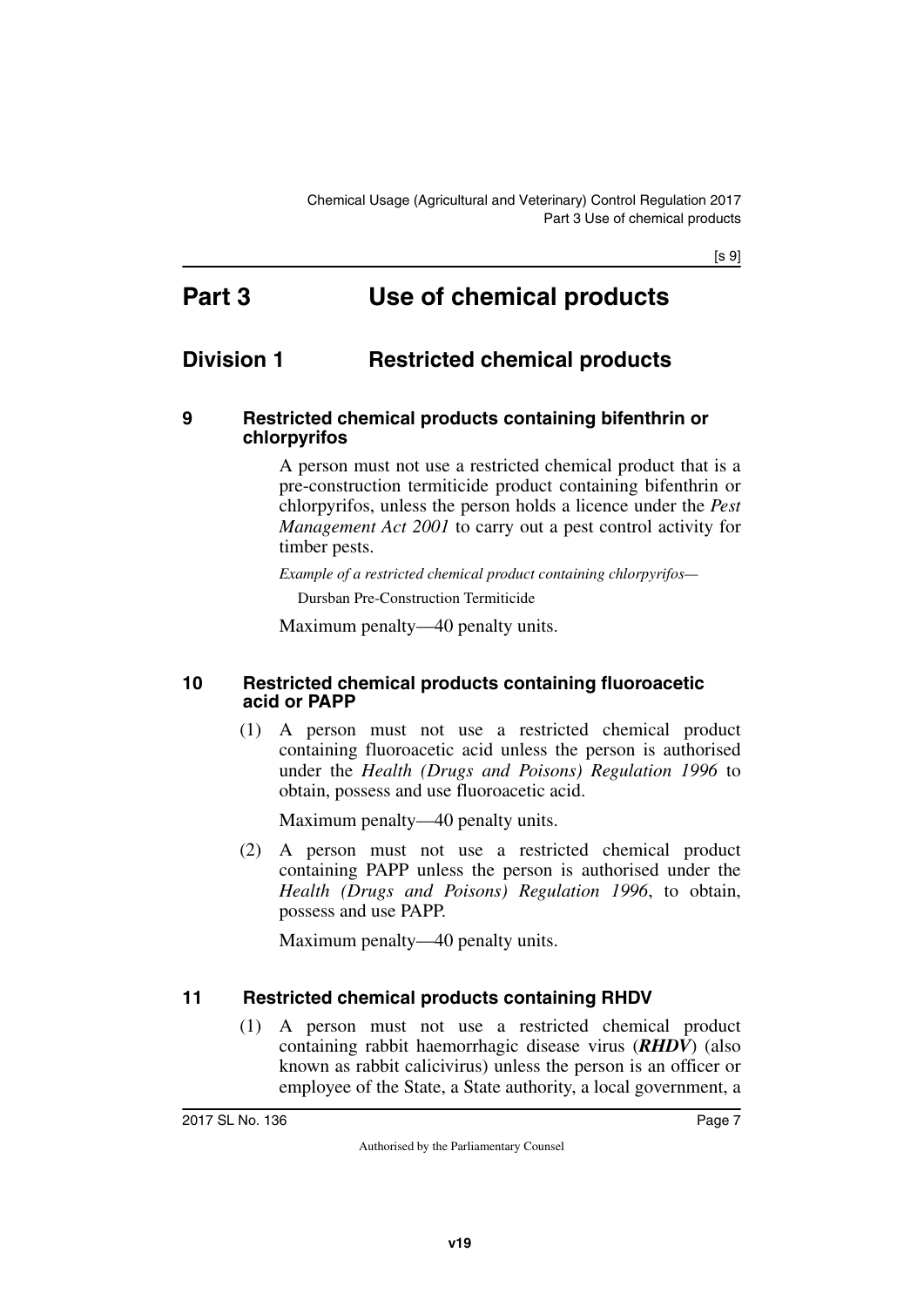[s 11]

local government entity or the Darling Downs–Moreton Rabbit Board who—

- (a) has a statement of attainment issued by a registered training organisation stating the person has successfully completed—
	- (i) both of the following units of competency of a VET course—
		- (A) AHCCHM303—Prepare and apply chemicals;
		- (B) AHCCHM304—Transport and store chemicals; or
	- (ii) the unit of competency AHCPMG304A—Release biological agents, of a VET course; or
	- (iii) the unit of competency RTD3707A—Release biological agents, of a VET course; or
- (b) has a record of results issued by a registered training organisation for results showing the person has successfully completed the units of competency mentioned in paragraph  $(a)(i)$ ,  $(ii)$  or  $(iii)$ ; or
- (c) has successfully completed training for using RHDV that is substantially equivalent to a statement of attainment, or record of results, mentioned in paragraph (a) or (b).

Maximum penalty—40 penalty units.

(2) In this section—

*Darling Downs–Moreton Rabbit Board* means the board of that name taken to be established under the *Biosecurity Act 2014*, section 62.

*local government entity* see the *Local Government Act 2009*, section 216A.

*State authority* means an entity, other than a local government or local government entity, established under a law of the State.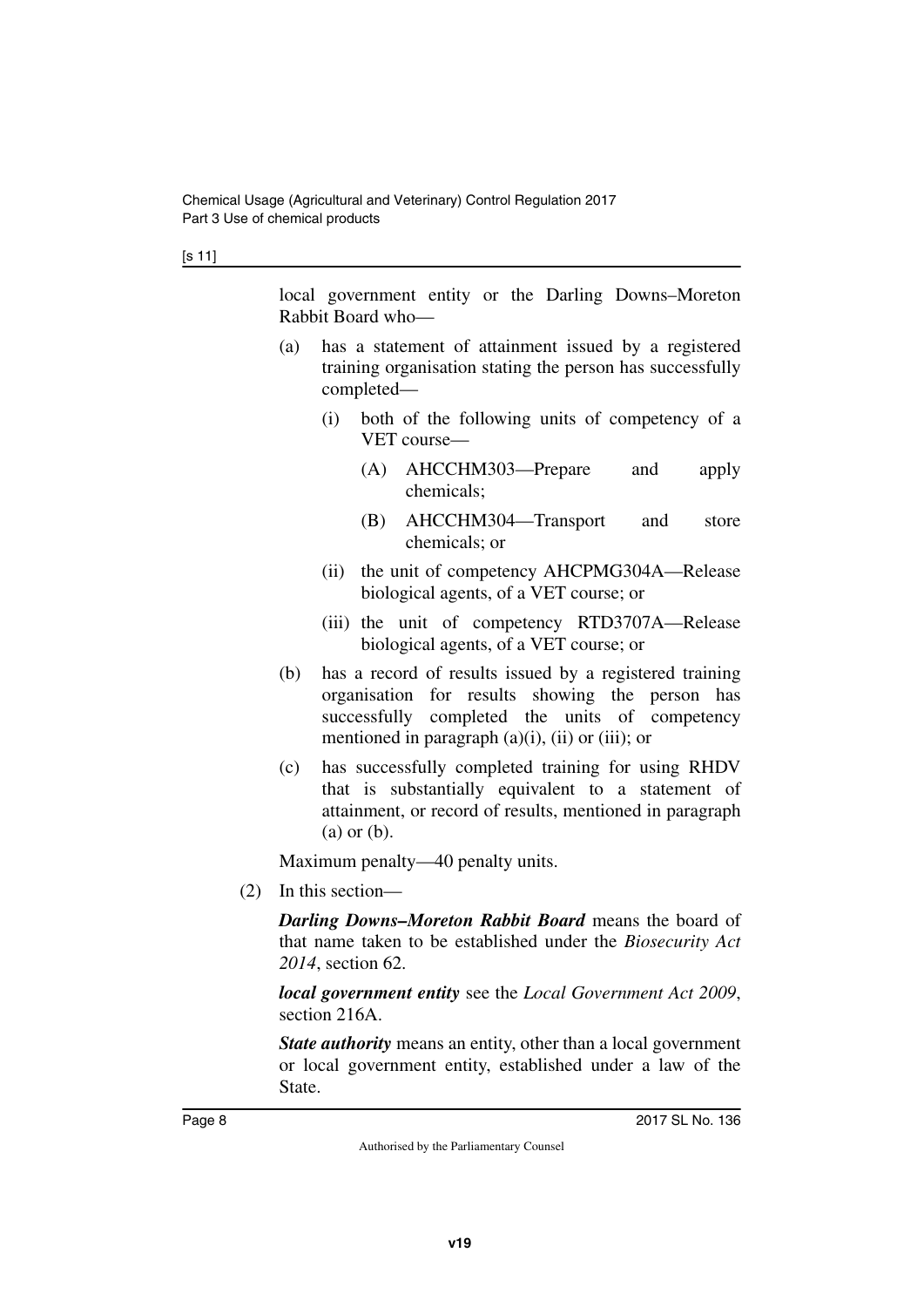[s 12]

#### <span id="page-8-1"></span><span id="page-8-0"></span>**12 Restricted chemical products containing copper, chromium and arsenic**

- (1) This section applies to a restricted chemical product with a formulation containing all of the following as active constituents—
	- (a) copper;
	- (b) chromium;
	- (c) arsenic.
- (2) For subsection (1), an active constituent includes the active constituent in any of its chemical forms.
- (3) A person must not use the restricted chemical product unless the person—
	- (a) has a statement of attainment issued by a registered training organisation stating the person has successfully completed the unit of competency FWPSAW3201—Treat timber, of a VET course; or
	- (b) has a record of results issued by a registered training organisation for results showing the person has successfully completed the unit of competency mentioned in paragraph (a); or
	- (c) has a qualification, or successfully completed training for using the product, that is substantially equivalent to a statement of attainment, or record of results, mentioned in paragraph (a) or (b).

Maximum penalty—40 penalty units.

### <span id="page-8-2"></span>**13 Other restricted chemical products**

- <span id="page-8-3"></span>(1) This section applies to a restricted chemical product, other than a restricted chemical product to which any of sections 9 to 12 apply.
- (2) A person must not use the restricted chemical product, unless the person—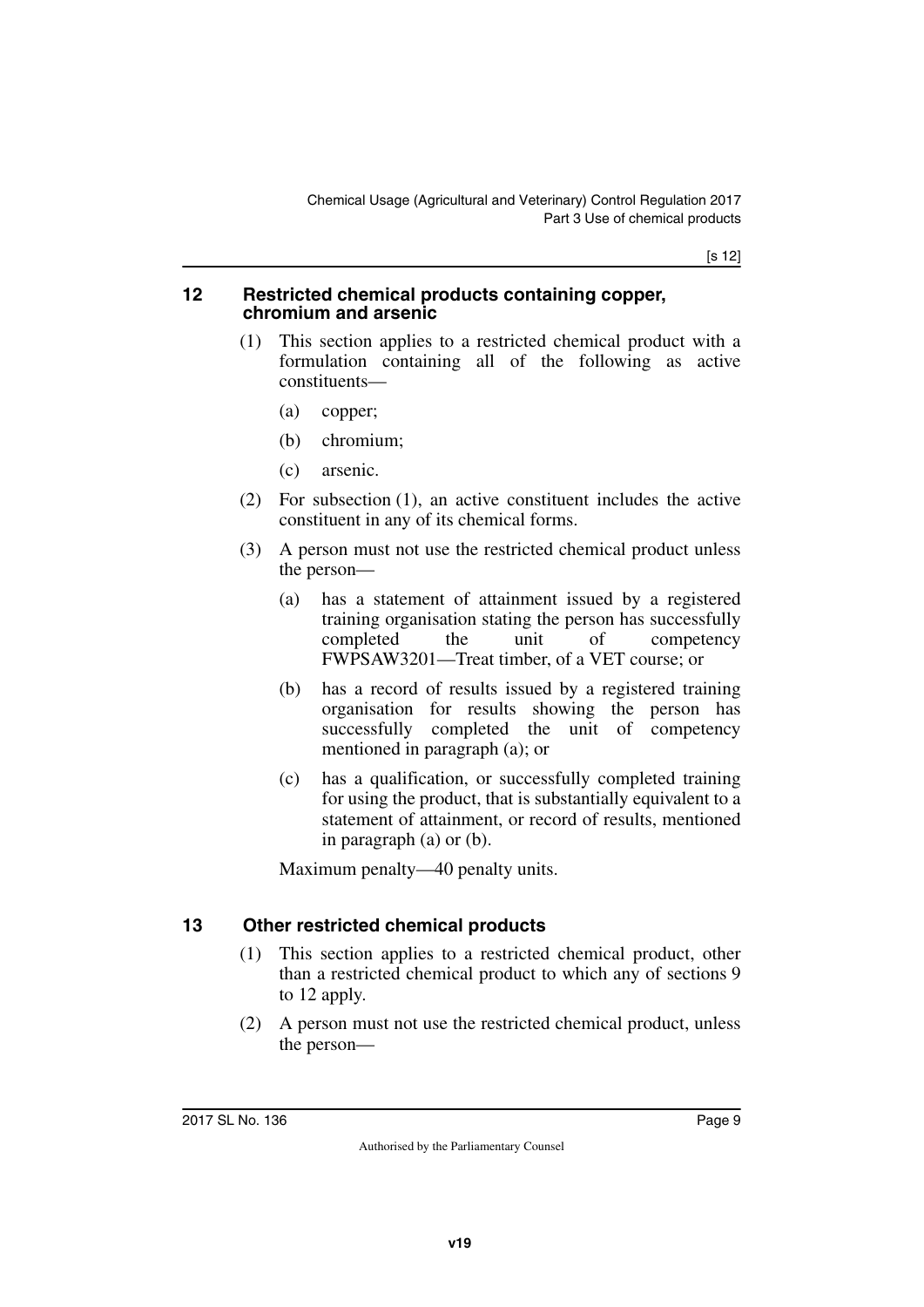Chemical Usage (Agricultural and Veterinary) Control Regulation 2017 Part 3 Use of chemical products

[s 14]

- (a) has a statement of attainment issued by a registered training organisation stating that the person has successfully completed both of the following units of competency of a VET course—
	- (i) AHCCHM303—Prepare and apply chemicals;
	- (ii) AHCCHM304—Transport and store chemicals; or
- (b) has a record of results issued by a registered training organisation for results showing the person has successfully completed both units of competency mentioned in paragraph (a); or
- (c) has a qualification, or successfully completed training, that is substantially equivalent to a statement of attainment, or record of results, mentioned in paragraph (a) or (b).

<span id="page-9-3"></span><span id="page-9-1"></span>Maximum penalty—40 penalty units.

# <span id="page-9-0"></span>**Division 2 Unregistered chemical products**

## <span id="page-9-2"></span>**Subdivision 1 Use etc. of particular unregistered veterinary chemical products**

#### <span id="page-9-5"></span><span id="page-9-4"></span>**14 When veterinary surgeons or other persons may use unregistered veterinary chemical products**

For section 12E(2) and (5) of the Act, a veterinary surgeon or other person may use an unregistered veterinary chemical that is a reserved veterinary chemical product to treat an animal if the veterinary surgeon or other person uses the product in a way that complies with any conditions under the Agvet Code relevant to the use of the product.

*Note—*

See the Agvet Code, section 56ZU(3) (Regulations may contain schedule of reserved chemical products).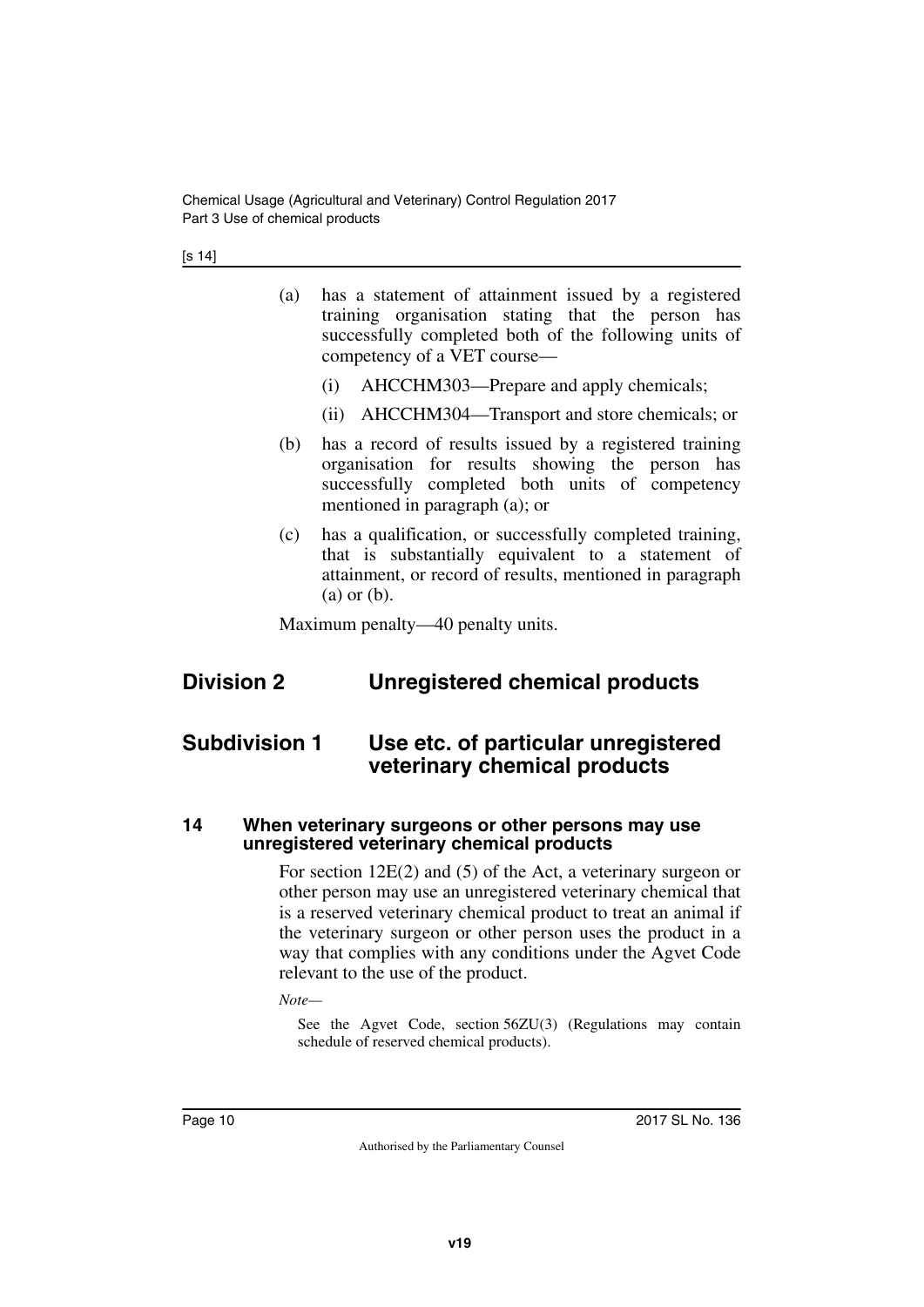[s 15]

### <span id="page-10-0"></span>**Subdivision 2 Use of particular unregistered agricultural chemical products**

#### <span id="page-10-3"></span><span id="page-10-2"></span>**15 Products to which s 13A(1) of Act does not apply—Act, s13**

<span id="page-10-1"></span>An unregistered agricultural chemical product that is a reserved agricultural chemical product is prescribed for section 13A(2) of the Act if the product is used in a way that complies with any conditions under the Agvet Code relevant to the use of the product.

*Note—*

<span id="page-10-5"></span>See the Agvet Code, section 56ZU(3) (Regulations may contain schedule of reserved chemical products).

## <span id="page-10-4"></span>**Division 3 Prescribed agricultural ERA products and conditions for use for agricultural ERAs**

## <span id="page-10-6"></span>**Subdivision 1 Interpretation**

#### <span id="page-10-8"></span>**16 What is a** *water body*

- <span id="page-10-9"></span><span id="page-10-7"></span>(1) A *water body* is—
	- (a) a natural channel, whether or not containing water; or *Examples—*

a creek, river or stream

- (b) an artificial channel, other than an irrigation channel or interrow furrow, whether or not containing water; or
- (c) an area in which water is or can be contained by a dam or weir at full supply level; or
- (d) a wetland.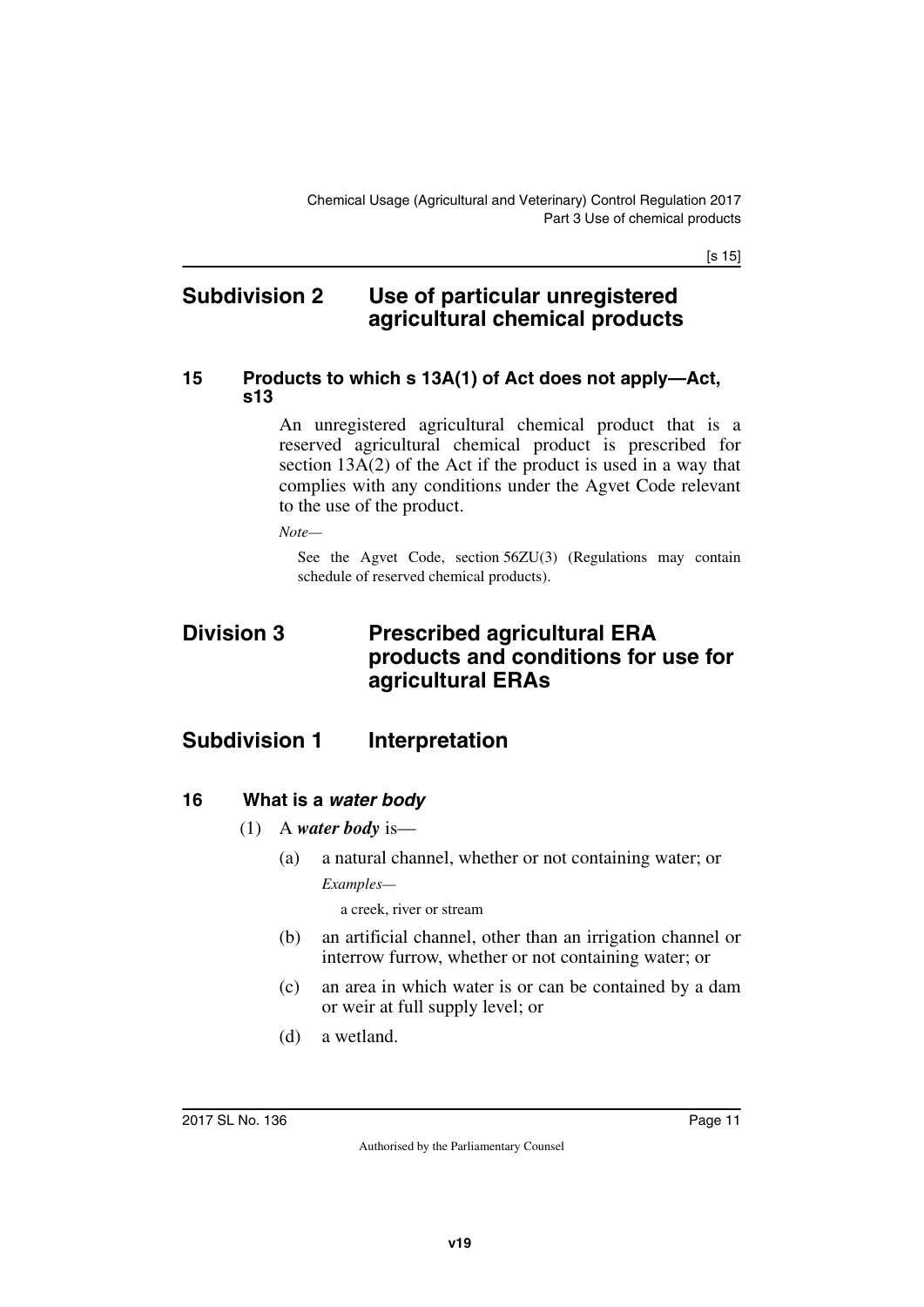[s 17]

- (2) Also, to remove any doubt, it is declared that if there is more than 1 natural channel within the outer limits of a water body, each channel is a *water body*.
- (3) However, a *water body* does not include—
	- (a) a drainage depression; or
	- (b) an effective vegetated treatment area; or
	- (c) an area in which water is, or can be, contained by a dam or weir that is on land owned or occupied by an entity other than the Commonwealth, the State or a local government; or
	- (d) an area inundated by water contained by a structure if the water is separate from and not flowing into a channel, dam, weir, or wetland to which subsection (1) or (2) applies.

*Examples of a structure—*

a recycling pit, retention dam or sediment trap

(4) In this section—

*drainage depression* means a channel, other than a drainage line or interrow furrow, that—

- (a) is within a field or paddock in which sugarcane is grown but not at or near the perimeter of the field or paddock; and
- (b) contains a permanent or intermittent flow of run-off; and
- (c) can be easily crossed by an agricultural machine, including, for example, a planter.

*full supply level*, for a dam or weir, means the level of the water surface when the dam or weir is holding as much water as it can hold while not affected by flood.

#### <span id="page-11-0"></span>**17 What is the** *edge* **of a water body**

<span id="page-11-1"></span>(1) The *edge* of a water body is the place at which the bank of the water body meets the adjacent flood zone.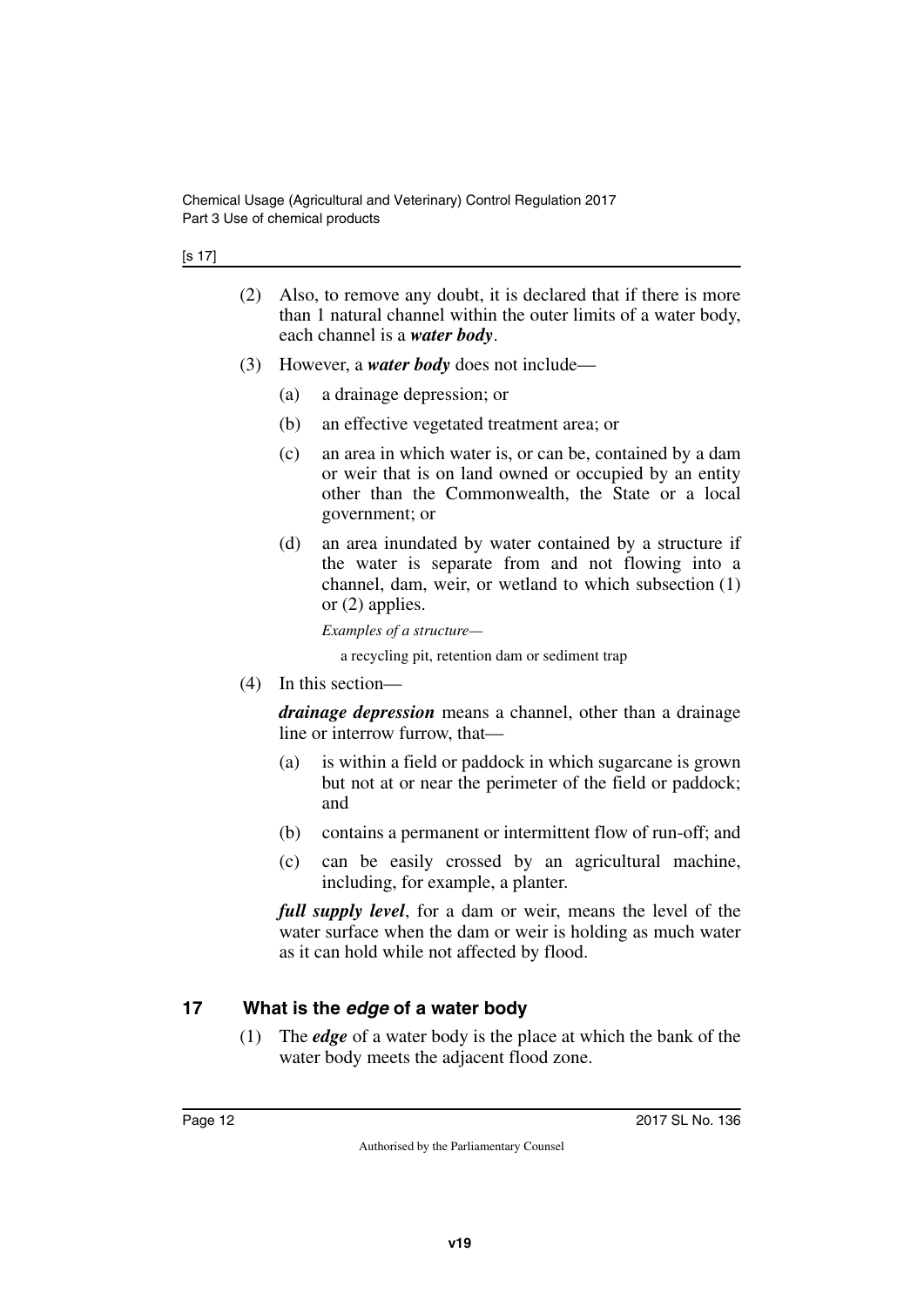Chemical Usage (Agricultural and Veterinary) Control Regulation 2017 Part 3 Use of chemical products

[s 18]

(2) However, if there is no obvious place under subsection (1), the *edge* of the water body is the part of the bank of the water body where the downward slope toward the bed of the water body is more than 2%.

#### <span id="page-12-0"></span>**18 What is an** *effective vegetated treatment area*

- <span id="page-12-1"></span>(1) An *effective vegetated treatment area* is an area—
	- (a) of at least 5m between—
		- (i) any point where low flow run-off can leave a place where a prescribed agricultural ERA product is used for relevant sugarcane growing; and
		- (ii) the edge of a down-slope water body; and
	- (b) that has a slope of less than 2%; and
	- (c) in which there are no depressions more than 5cm deep; and

*Example—*

depressions caused by the tracks or tyres of an agricultural machine or the movement of water

- (d) at least 80% of which is covered by grass that is kept at a height of no more than 15cm.
- (2) To remove any doubt, it is declared that the land on which the effective vegetated treatment area is situated and the adjacent land on which the relevant sugarcane growing is carried out need not be owned by the same person.

*Note—*

To help users of this regulation, the chemical use (sugarcane growing) guideline provides guidance in identifying effective vegetated treatment areas.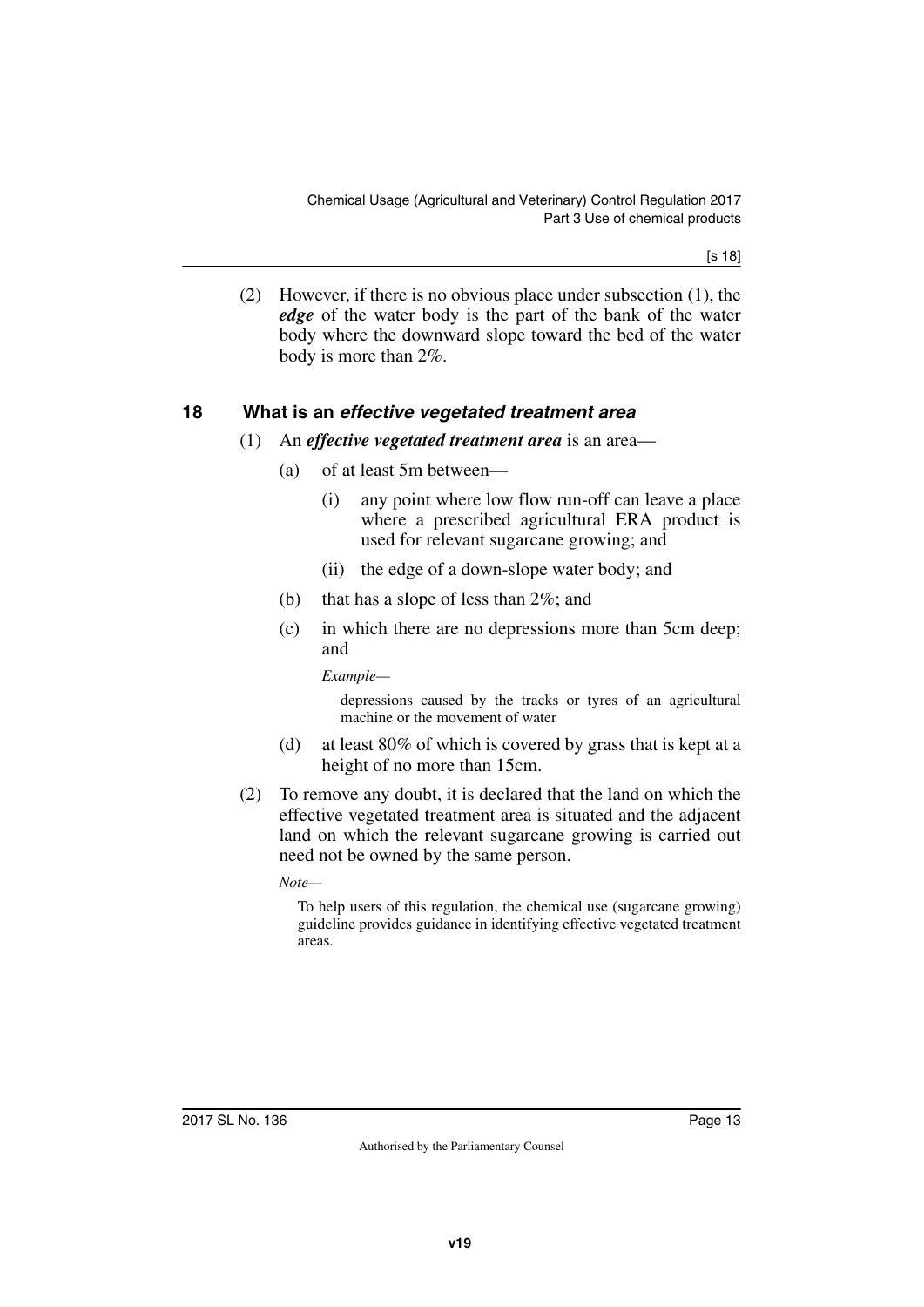Chemical Usage (Agricultural and Veterinary) Control Regulation 2017 Part 3 Use of chemical products

[s 19]

## <span id="page-13-0"></span>**Subdivision 2 Prescribed agricultural ERA products**

#### <span id="page-13-2"></span>**19 Prescribed agricultural ERA products—Act, s 13C**

<span id="page-13-3"></span><span id="page-13-1"></span>For section  $13C(1)(a)$  of the Act, an agricultural chemical product is declared to be a prescribed agricultural ERA product if the product contains any of the following—

- (a) ametryn;
- (b) atrazine;
- (c) diuron;
- (d) hexazinone;
- <span id="page-13-5"></span>(e) tebuthiuron.

## <span id="page-13-4"></span>**Subdivision 3 General prescribed conditions**

#### <span id="page-13-7"></span><span id="page-13-6"></span>**20 Conditions for relevant sugarcane growing and cattle grazing—Act, s 13C**

For section  $13C(1)(b)$  of the Act—

- (a) section 21 and subdivision 4 prescribe the conditions for preparing and using particular prescribed agricultural ERA products for carrying out relevant sugarcane growing; and
- (b) section 21 and subdivision 5 prescribe the conditions for preparing and using particular prescribed agricultural ERA products for carrying out relevant cattle grazing.

#### <span id="page-13-8"></span>**21 Who may prepare and use particular products**

- <span id="page-13-9"></span>(1) Subsection (2) applies to a person who personally prepares or uses—
	- (a) an agricultural chemical product containing the following for carrying out relevant sugarcane growing—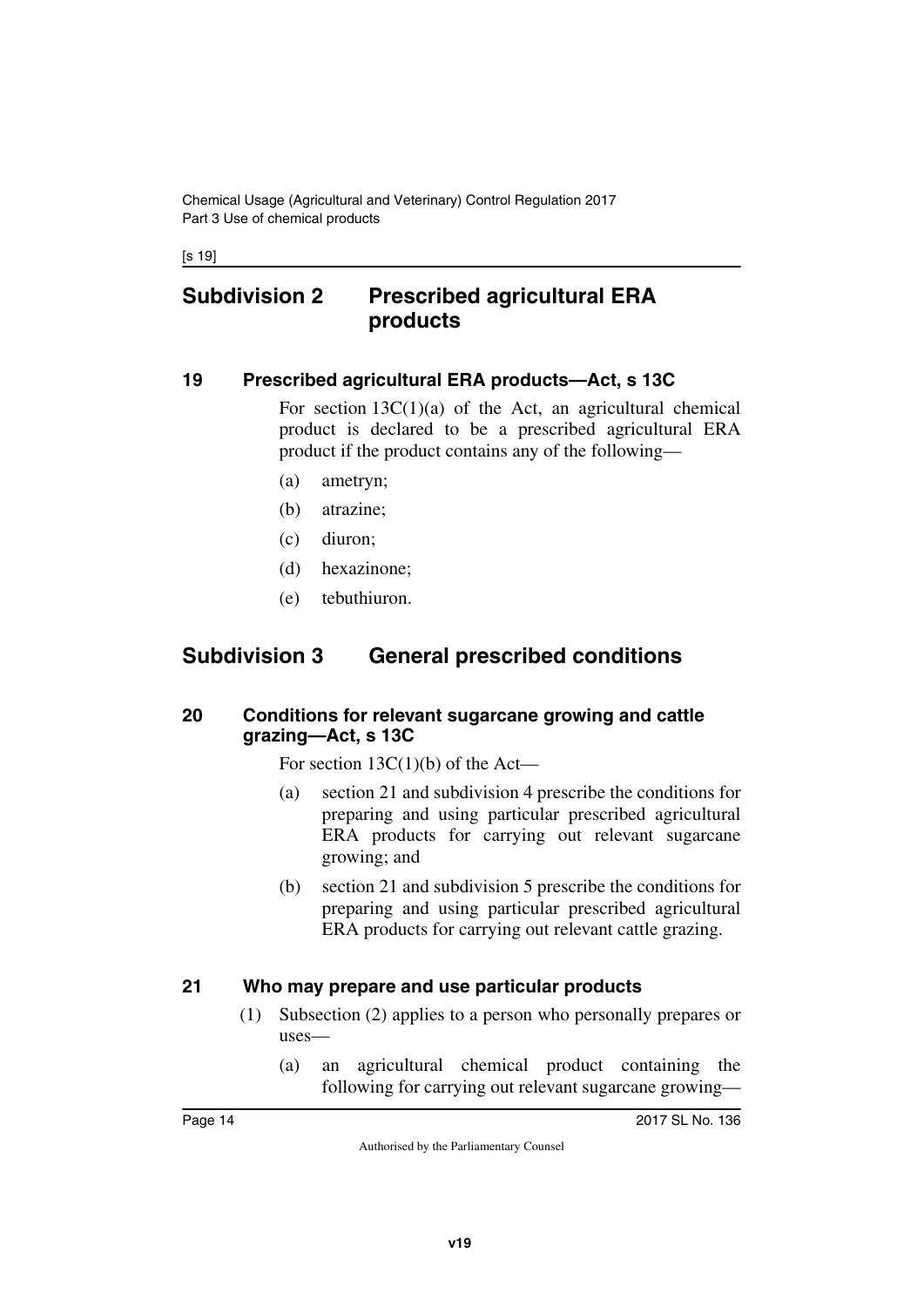- (i) ametryn;
- (ii) atrazine;
- (iii) diuron;
- (iv) hexazinone; or
- (b) an agricultural chemical product containing tebuthiuron for carrying out relevant cattle grazing.
- (2) The person may prepare or use the product only if the person—
	- (a) has the prescribed qualification; or
	- (b) prepares or uses the product under the direct supervision of another person who has the prescribed qualification.
- (3) Subsection (4) applies to a person who employs or engages another person (the *direct user*) to prepare or use—
	- (a) a product mentioned in subsection  $(1)(a)$  for carrying out relevant sugarcane growing on the person's behalf; or
	- (b) a product mentioned in subsection (1)(b) for carrying out relevant cattle grazing on the person's behalf.
- (4) The person may allow the direct user to prepare or use the product only if the direct user—
	- (a) has the prescribed qualification; or
	- (b) prepares or uses the product under the direct supervision of another person who has the prescribed qualification.

## <span id="page-14-0"></span>**Subdivision 4 Additional conditions for relevant sugarcane growing**

#### <span id="page-14-2"></span>**22 Application of subdivision**

<span id="page-14-3"></span><span id="page-14-1"></span>(1) This subdivision applies to a person who prepares or uses, or causes to be prepared or used, an agricultural chemical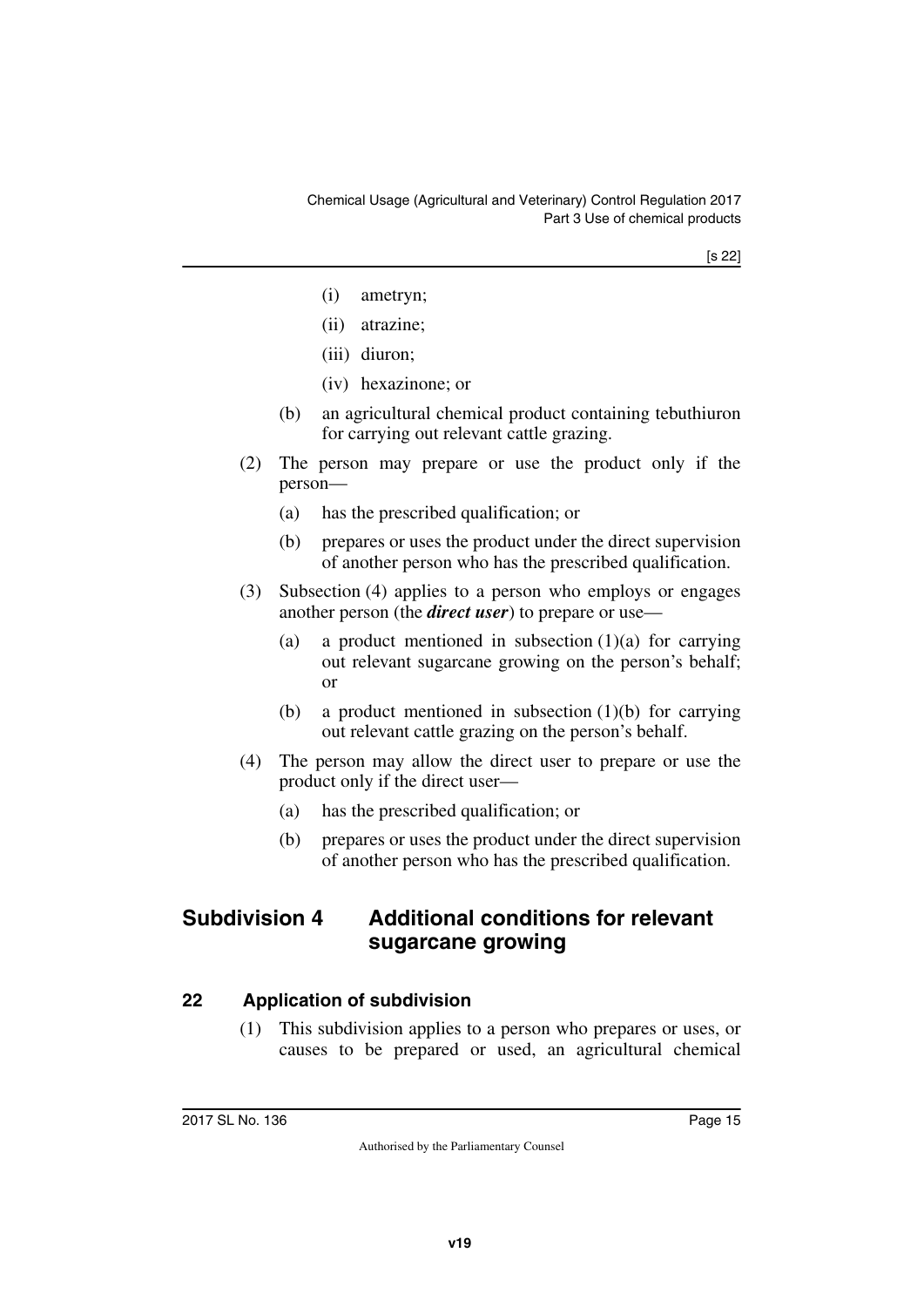[s 23]

product containing ametryn for carrying out relevant sugarcane growing.

- (2) However, this subdivision does not apply to the preparation or use of a registered agricultural chemical product containing ametryn and trifloxysulfuron sodium as its only active constituents in the following quantities for each kilogram of the product—
	- (a) for ametryn—731.5g;
	- (b) for trifloxysulfuron sodium—18.5g.

### <span id="page-15-0"></span>**23 Preparing products**

<span id="page-15-1"></span>The person must not prepare the product or allow the product to be prepared—

- (a) at a place susceptible to run-off; or
- (b) within 20m of the edge of a water body; or
- (c) within 20m of a sinkhole or well.

#### <span id="page-15-2"></span>**24 Using products—weather conditions**

- <span id="page-15-3"></span>(1) The person may use the product or allow the product to be used only if—
	- (a) the latest forecast that is published before the product is used is not a forecast indicating moderate to heavy rain affecting the area in which the product is to be used for the 48 hours after the use; and
	- (b) within 2 hours before the product is used, the Bureau of Meteorology has not published a report or observation about, or a representational image showing, moderate to heavy rain—
		- (i) at the area in which the product is to be used; or
		- (ii) within 50km of, and approaching, the area; and

*Example of a representational image—*

an image of an area from a weather watch radar station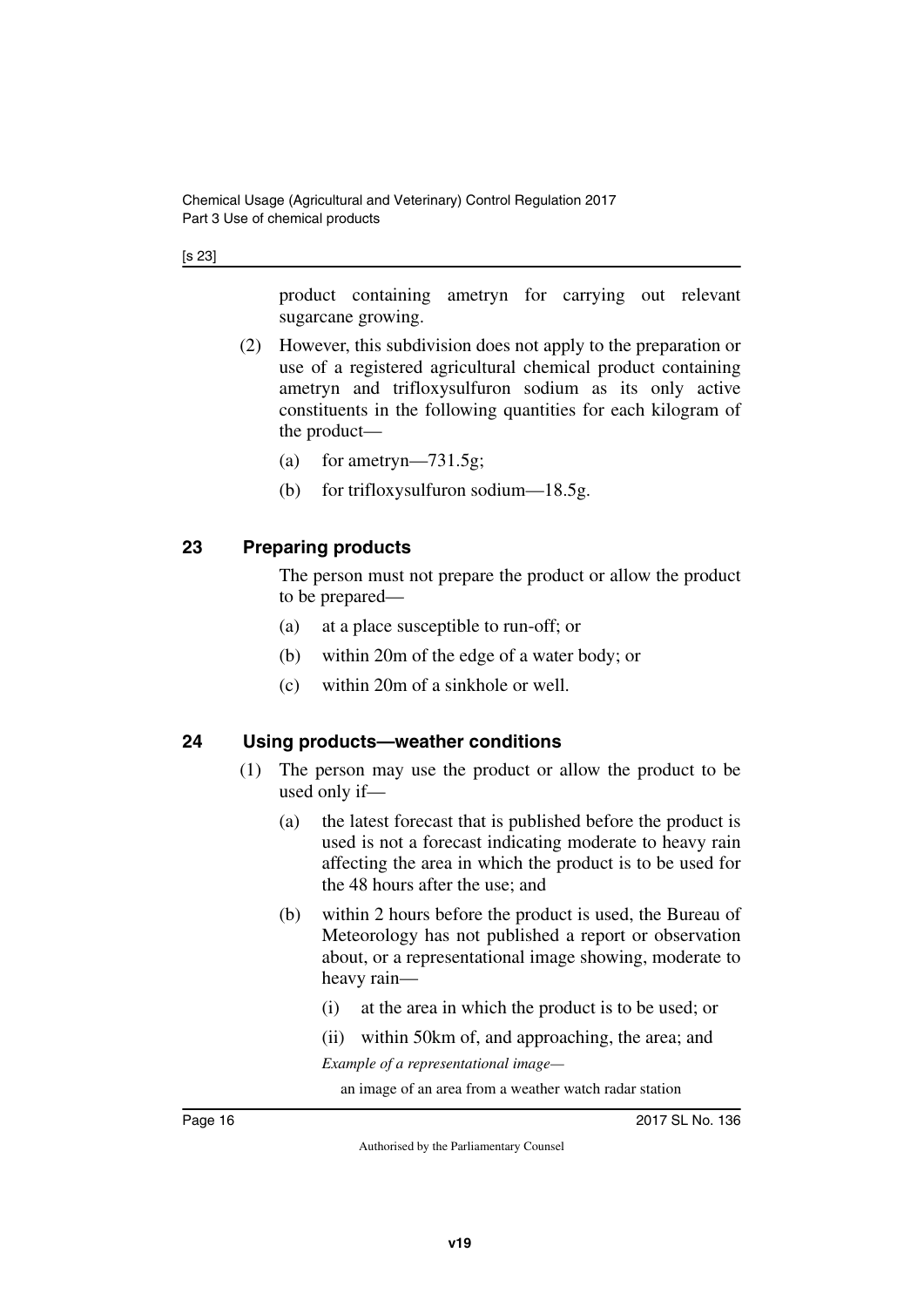- (c) the wind speed at the site at which the product is applied is—
	- (i) less than 20km/h, if the product is applied—
		- (A) using a shielded sprayer; or
		- (B) below the canopy of sugarcane that is at least 600mm high; or
	- (ii) otherwise—more than 3km/h and less than 20km/h.
- (2) For subsection  $(1)(c)$ , the wind speed must be measured above the canopy of the sugarcane on which the product is to be applied.
- (3) In this section—

*forecast indicating moderate to heavy rain* means a forecast (however described) issued by the Bureau of Meteorology of a chance or greater likelihood of—

- (a) moderate to heavy rain; or
- (b) weather conditions associated with moderate to heavy rain.

*Example—*

a forecast of scattered or widespread thunderstorms associated with moderate to heavy rain

*moderate to heavy rain* means rain falling at a rate of at least 100mm in 24 hours.

*published* includes published on radio, television or the internet whether by the Bureau of Meteorology or another entity.

#### <span id="page-16-0"></span>**25 Using products—proximity to water bodies**

<span id="page-16-1"></span>The person may use the product or allow the product to be used only if—

(a) both of the following apply—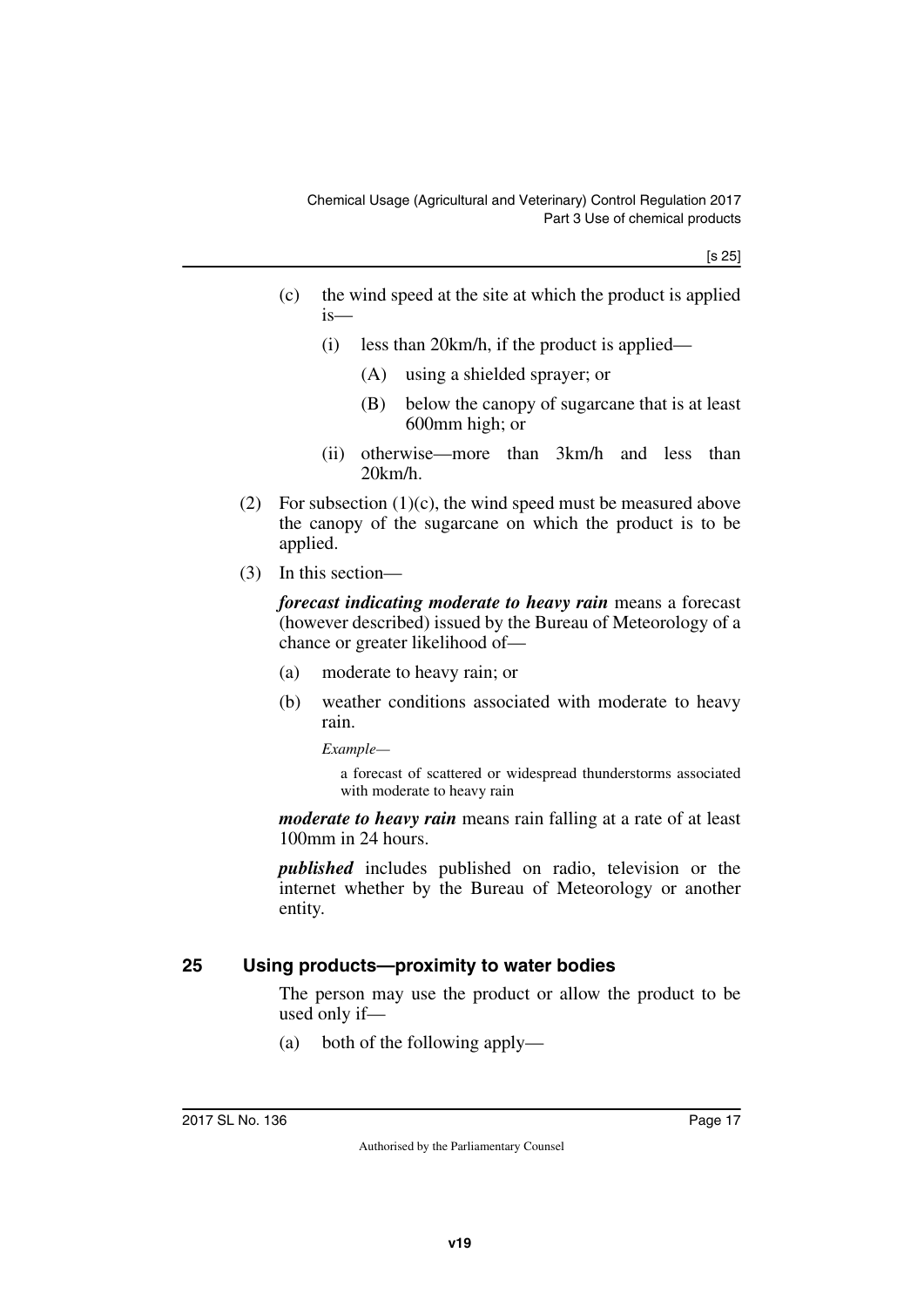[s 26]

- (i) there is an effective vegetated treatment area between each point where low flow run-off can leave the place where the product is used and the edge of a down-slope water body;
- (ii) the product is not used within 5m of the edge of the water body; or
- (b) otherwise—the product is not used within 20m of the edge of a down-slope water body.

#### *Notes—*

- 1 Under section 16(2), if there is a second natural channel (an *interior channel*) within the outer limits of a water body, both the interior channel and the water body at its outer limits are water bodies under this division. So, if the product is being used on a flood zone adjacent to the bank of the water body at its outer limit and on a lower flood zone on the bank adjacent to the interior channel, it is necessary to measure a distance under this section from both the edge of the water body at its outer limit and the edge of the interior channel.
- 2 To help users of this regulation, the chemical use (sugarcane growing) guideline provides guidance for measuring the distance from the edge of a water body.

### <span id="page-17-0"></span>**26 Using products—other conditions about site suitability**

- <span id="page-17-1"></span>(1) The person must not use the product or allow the product to be used—
	- (a) on waterlogged soil; or
	- (b) at a place susceptible to run-off; or
	- (c) within 20m of a sinkhole or well.
- (2) The person must ensure no area where the product has been used is irrigated to the point of run-off within 48 hours after the use.
- (3) Subsection (2) does not prevent an interrow furrow being irrigated to the point of run-off, but only if the run-off does not leave the furrow.
- (4) In this section—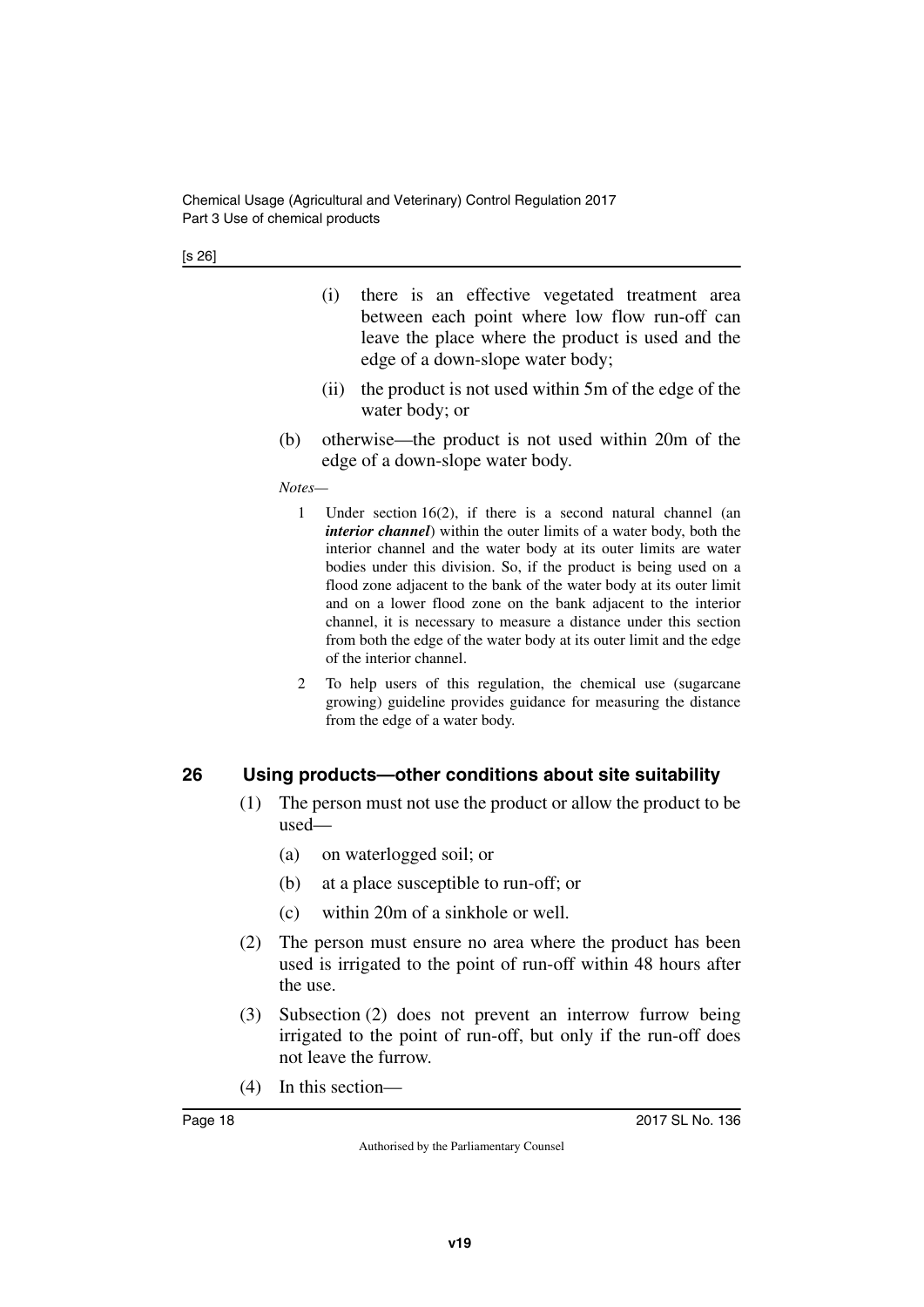*irrigated to the point of run-off*, in relation to an area, means more water is applied to the area than can be absorbed by the soil in the area, resulting in run-off from the area.

### <span id="page-18-0"></span>**27 Applying products—spraying**

- <span id="page-18-1"></span>(1) The person may apply the product or allow the product to be applied only if—
	- (a) the product is applied using a shielded sprayer fitted with nozzles that produce spray droplets (*medium range spray droplets*) no smaller than the medium spray quality category under ASAE S572; or
	- (b) the product is applied below the canopy of sugarcane that is at least 600mm high using another type of spraying device fitted with nozzles that—
		- (i) are directed at the ground; and
		- (ii) produce medium range spray droplets; or
	- (c) the product is applied using a spraying device fitted with nozzles that produce spray droplets no smaller than the coarse spray quality category under ASAE S572.
- (2) The person may apply the product, or allow the product to be applied, within 30m of the edge of a water body only if—
	- (a) the product is applied using a shielded sprayer; or
	- (b) the product is applied below the canopy of sugarcane that is at least 600mm high using a spraying device fitted with nozzles directed at the ground; or
	- (c) the water body is not downwind of where the product is being applied.
- (3) The person may apply the product or allow the product to be applied using a shielded sprayer only if the product is applied at ground level.
- (4) In this section—

*ASAE S572* means the standard ASAE S572 published by the American Society of Agricultural Engineers.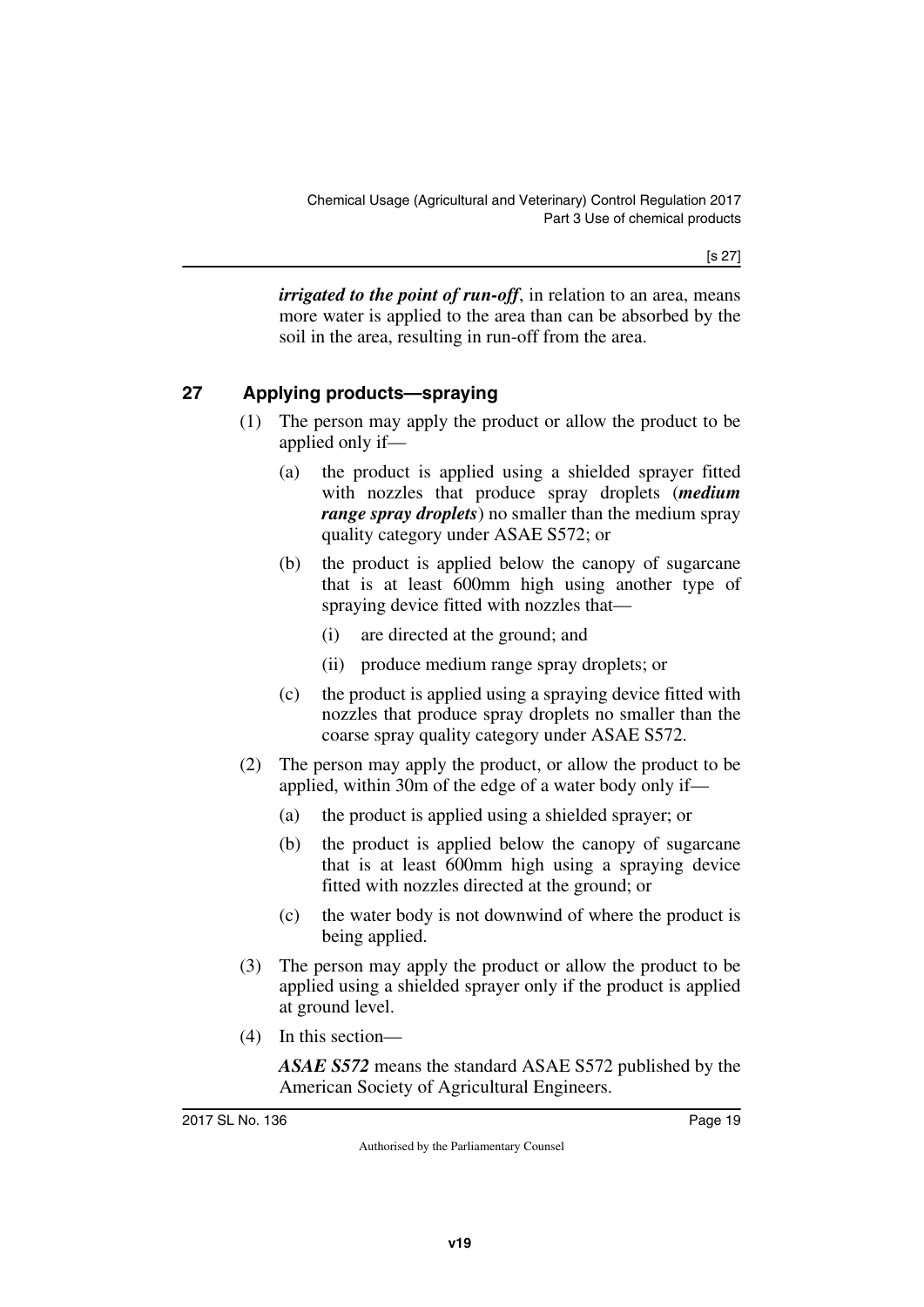Chemical Usage (Agricultural and Veterinary) Control Regulation 2017 Part 3 Use of chemical products

[s 28]

*Notes—*

- 1 ASAE S572 is available for inspection during normal business hours at the department's head office in Brisbane and regional offices in Cairns, Mackay and Townsville.
- 2 The document titled 'Agricultural chemical users' manual—Guidelines and principles for responsible agricultural chemical use' and published by the department in 2005 contains information about the nozzle classification system on which ASAE S572 is based. The document can be viewed on the department's website.

#### <span id="page-19-1"></span><span id="page-19-0"></span>**28 Quantities of particular constituents of products that may be used**

The person must take reasonable steps to ensure no more than a total of 2.3kg of ametryn, as a constituent of any agricultural chemical product, is used on a hectare of land in a year.

*Example of a reasonable step—*

<span id="page-19-3"></span>checking records required to be kept about the quantity of relevant agricultural chemical products that has been used on a parcel of land

# <span id="page-19-2"></span>**Subdivision 5 Additional conditions for relevant cattle grazing**

#### <span id="page-19-4"></span>**29 Application of subdivision**

<span id="page-19-5"></span>This subdivision applies to a person who prepares or uses, or causes to be prepared or used, an agricultural chemical product containing tebuthiuron for carrying out relevant cattle grazing.

#### <span id="page-19-6"></span>**30 Using the product from an aircraft**

- <span id="page-19-7"></span>(1) This section applies to the use of the agricultural chemical product on or from an aircraft in flight.
- (2) The person—
	- (a) must not use the product or allow the product to be used from 1 November to 31 March; and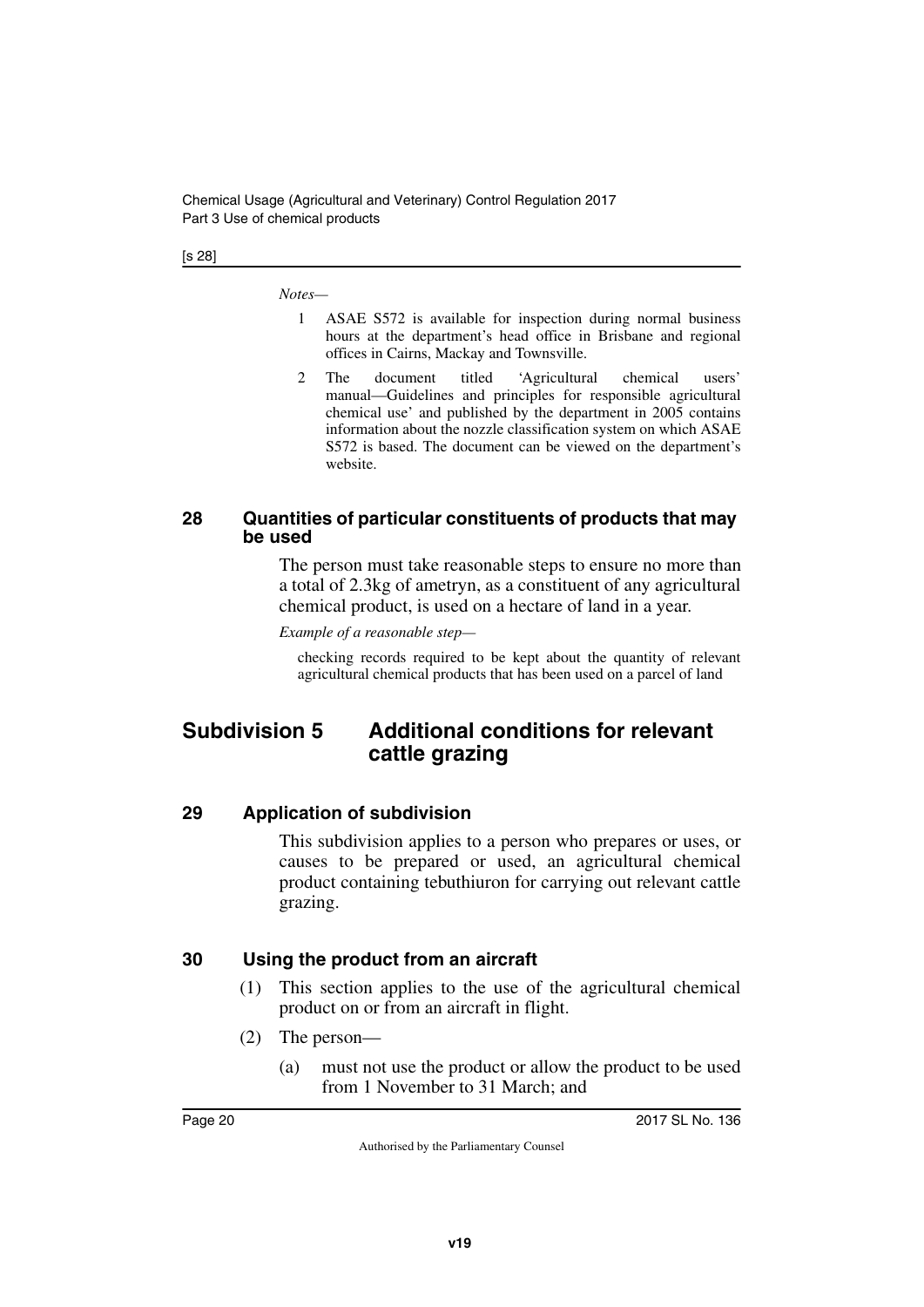[s 30]

- (b) must take reasonable steps to ensure—
	- (i) subject to subparagraph (ii), no more than a total of 4.6kg of tebuthiuron as a constituent of any agricultural chemical product is used on a hectare of land in any 3 year period; and
	- (ii) no more than a total of 6.8kg of tebuthiuron as a constituent of any agricultural chemical product is used on a hectare of land in any 6 year period.
- (3) Also, the person may use the product or allow the product to be used only if—
	- (a) before the product is used, the person—
		- (i) identifies each drainage line (a *relevant drainage line*) wider than 20m in or near the area in which the product is to be used; and
		- (ii) ensures an appropriate map of the area is prepared; and
	- (b) the person ensures that while the product is used another person—
		- (i) observes the use of the product from the ground; and
		- (ii) communicates with the person using the product about the location of the relevant drainage lines; and
	- (c) the product is not used—
		- (i) within 20m of a relevant drainage line; or
		- (ii) if it is raining where the product is to be used; or
		- (iii) if the wind speed where the product is to be used is more than 20km/h.
- (4) In this section—

*appropriate map*, of an area, means a map showing—

(a) the boundary of the area and each relevant drainage line in the area on an image base; and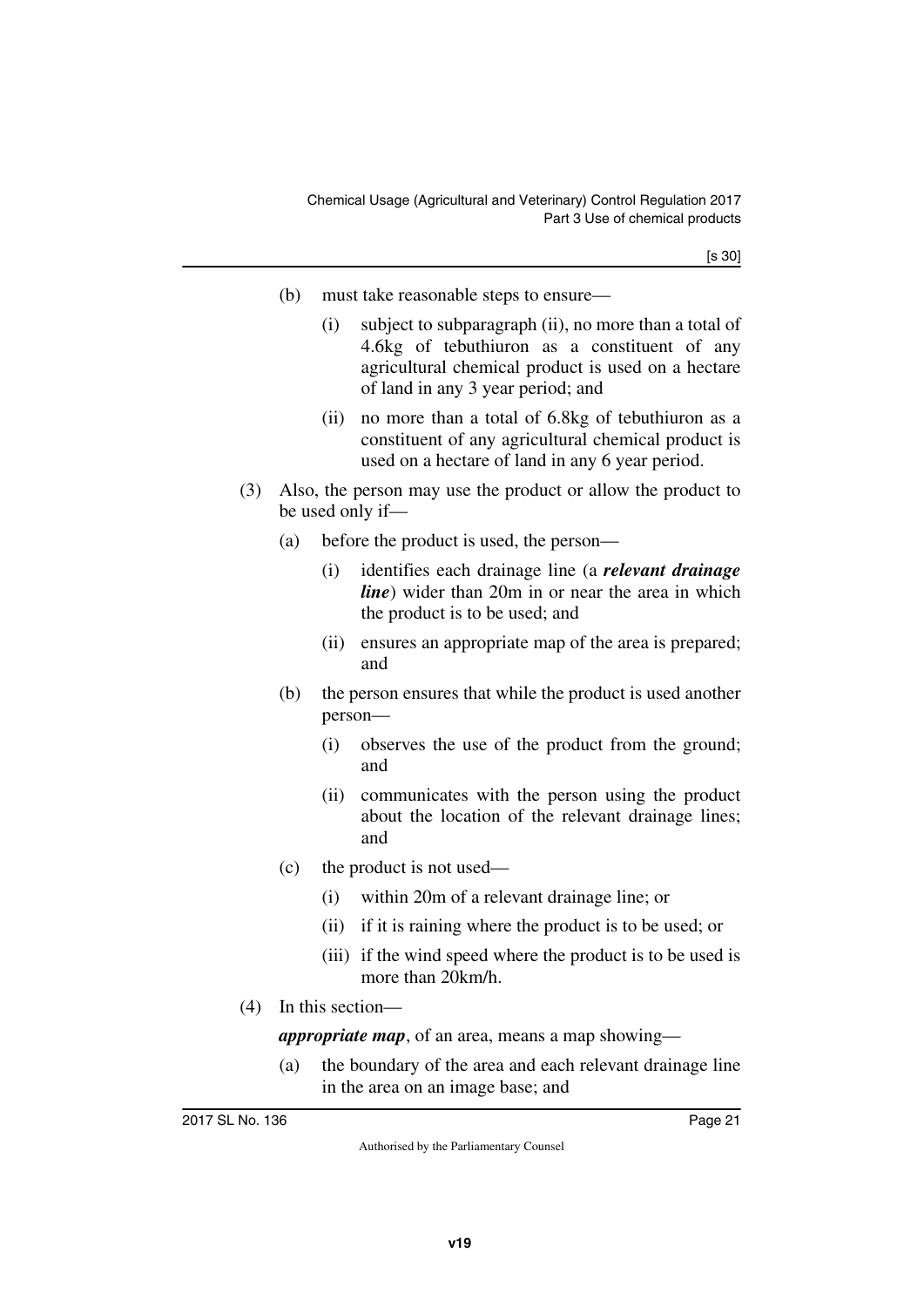[s 31]

- (b) 5 or more points visible in the image base that correspond to identifiable fixed features; and
- (c) the Map Grid of Australia 1994 coordinates and zone references for each point, acquired by GPS or a similar system of satellites that receives and processes information; and
- (d) a description of the feature that each point represents.

*GPS* means global positioning system.

*identifiable fixed features* include road intersections, fence intersections, survey marks and built infrastructure.

*image base* means an image or mosaic of images, for example an aerial photograph or a satellite image.

*Map Grid of Australia 1994* has the meaning given in 'Geocentric Datum of Australia Technical Manual' published by the Intergovernmental Committee on Surveying and Mapping.

*Note—*

The manual can be viewed on the committee's website.

### <span id="page-21-0"></span>**31 Preparing or using the product from the ground**

- <span id="page-21-1"></span>(1) This section applies to the preparation or use of the agricultural chemical product other than on or from an aircraft in flight.
- (2) The person must not prepare or allow the product to be prepared at a place susceptible to run-off.
- (3) The person must not use the product or allow the product to be used—
	- (a) on a drainage line; or
	- (b) at a place susceptible to run-off; or
	- (c) within 20m of a sinkhole or well.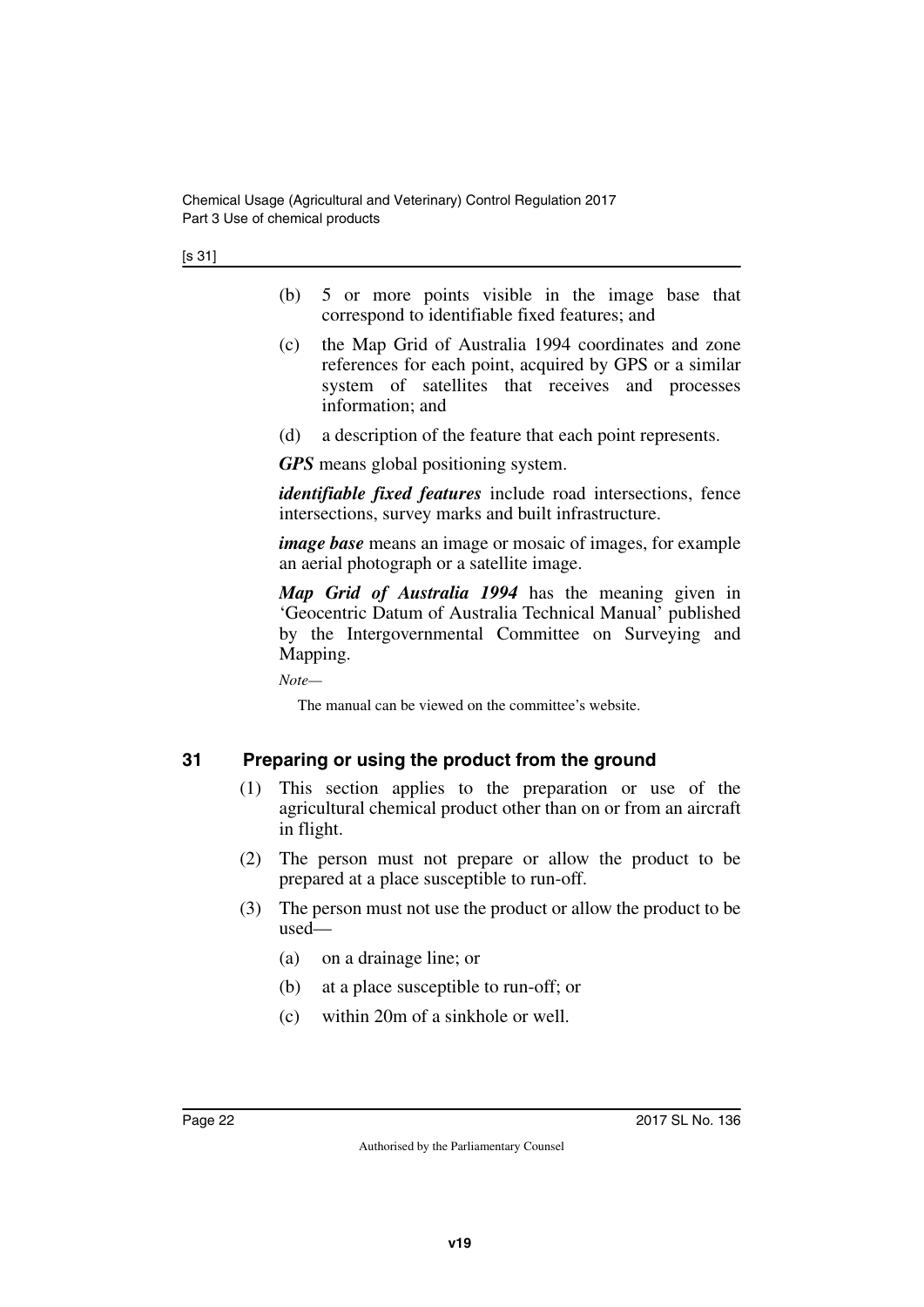# <span id="page-22-0"></span>**Subdivision 6 Records of use**

### <span id="page-22-2"></span>**32 Required record**

- <span id="page-22-3"></span><span id="page-22-1"></span>(1) This section applies if—
	- (a) a person carries out an agricultural ERA; and
	- (b) a prescribed agricultural ERA product is used by or for the person for carrying out the agricultural ERA.
- (2) The person must, unless the person has a reasonable excuse—
	- (a) within 3 days after the product is used, make or cause to be made a record that complies with subsection (3); and
	- (b) keep the following documents for at least 6 years after the product is used—
		- (i) the record made under paragraph (a);
		- (ii) a document (including, for example, a receipt) relevant to the acquisition of the product that made the product available to be used by or for the person;
		- (iii) if the prescribed qualification or other qualification under which the product was used by or for the person is a document—a copy of the prescribed qualification or other qualification.

Maximum penalty—40 penalty units.

- (3) For subsection (2)(a), the record must include information about the following—
	- (a) the trade name and other relevant information required for identifying the product and each active constituent of the product;
	- (b) the name, contact details and qualifications of—
		- (i) the person who used the product; and
		- (ii) if relevant, the person who supervised the use of the product;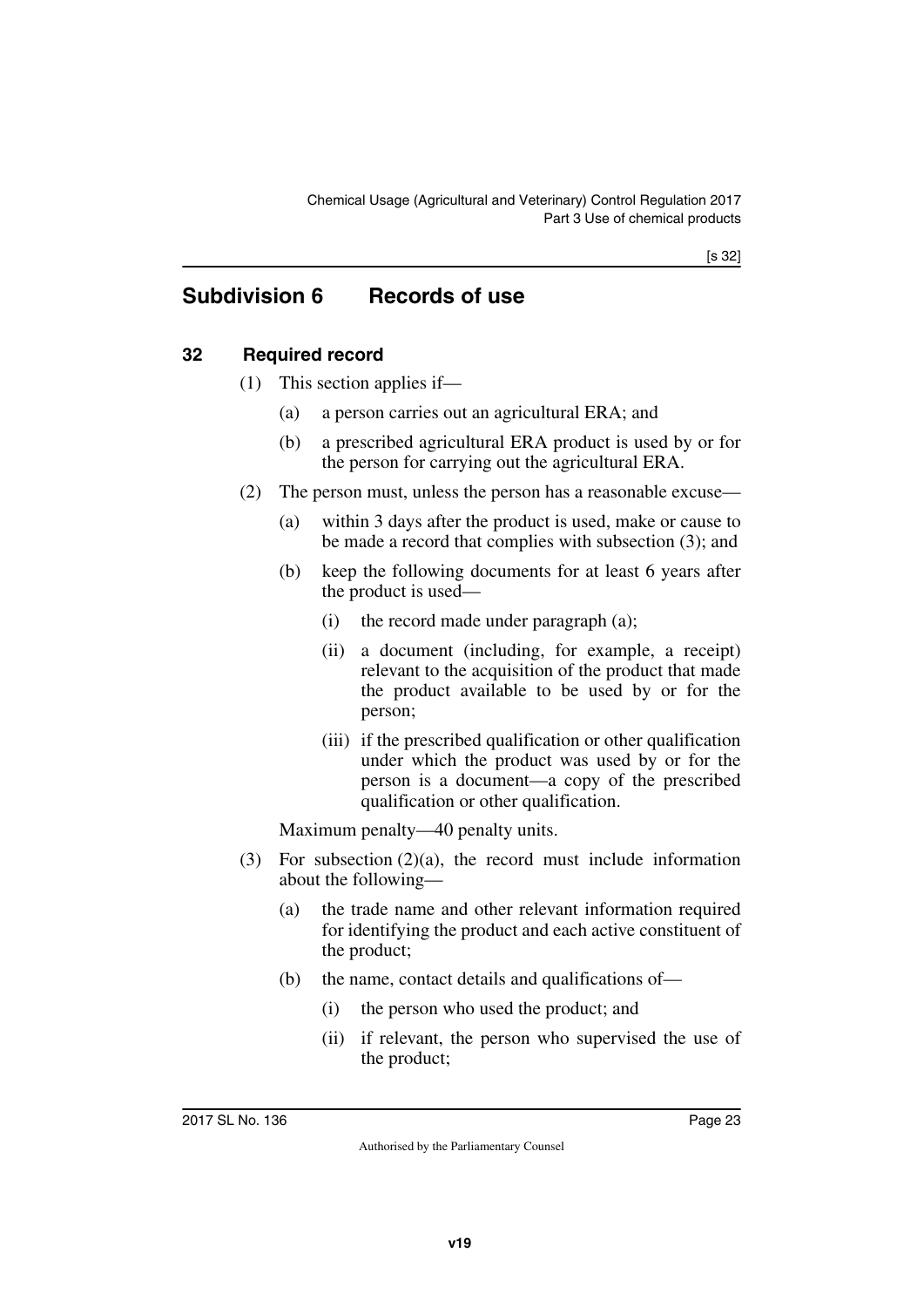Chemical Usage (Agricultural and Veterinary) Control Regulation 2017 Part 3 Use of chemical products

- (c) the days and times the product was used;
- (d) the quantity of the product used;
- (e) the places the product was used;
- (f) the meteorological conditions at relevant times before, during and after the product was used;
- <span id="page-23-1"></span>(g) the equipment and methods used to apply the product.

## <span id="page-23-0"></span>**Division 4 Records of chemical product use**

#### <span id="page-23-2"></span>**33 Record of use of chemical product**

- <span id="page-23-3"></span>(1) This section applies to a person if—
	- (a) the person uses a chemical product; and
	- (b) either of the following apply—
		- (i) an approved label for containers for the product contains an instruction;
		- (ii) a permit for the product that applies to the person is subject to a condition under the Agvet Code; and
	- (c) the instruction or condition requires the person to make a stated record of the use of the product.
- (2) The person must make the record—
	- (a) if the instruction or condition states a day by which the record must be made—on or before that day; or
	- (b) otherwise—as soon as practicable after the person uses the chemical product.

Maximum penalty—40 penalty units.

(3) The person must keep the record for at least 2 years after the use to which the record relates, unless the person has a reasonable excuse.

Maximum penalty—20 penalty units.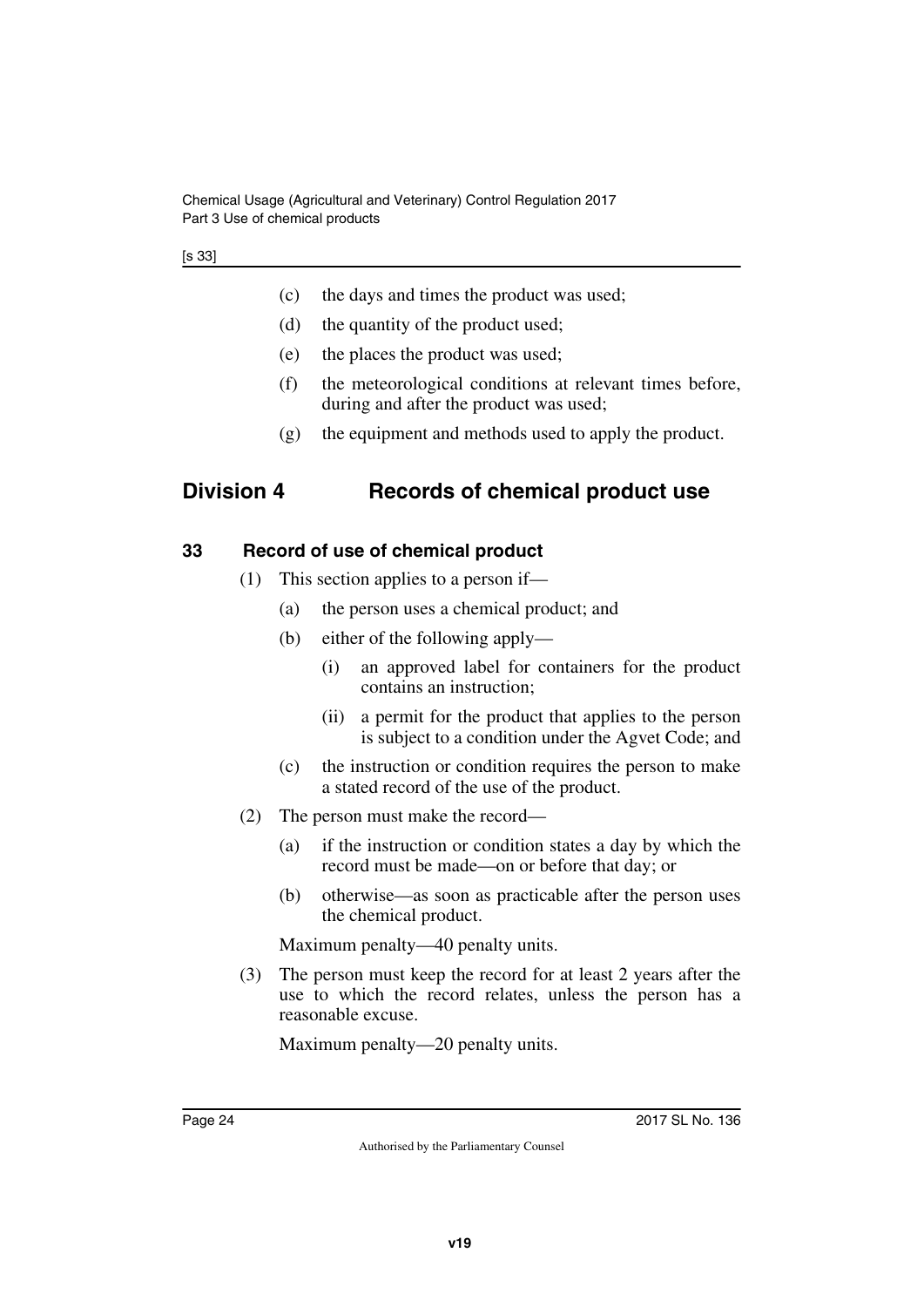# <span id="page-24-0"></span>**Part 4 Hormonal growth promotants**

#### <span id="page-24-2"></span>**34 Obligation to make required earmark**

<span id="page-24-3"></span><span id="page-24-1"></span>(1) A person must, when giving HGP treatment, permanently mark the animal treated by piercing its right ear with the required earmark so as to leave a space of any size on all sides within the margin of the ear.

Maximum penalty—40 penalty units.

(2) In this section—

#### *required earmark* means—

- (a) for cattle—a mark or cut on the ear of the head that is approved under the *Brands Act 1915* for the identification of cattle treated with a HGP; or
- (b) for another animal—a mark of an equal sided triangle with sides of 20mm.

#### <span id="page-24-4"></span>**35 Obligation to record HGP treatment**

- <span id="page-24-5"></span>(1) A person who has given HGP treatment to an animal must make a written record (a *HGP treatment record*) as required by this section—
	- (a) identifying the animal treated; and
	- (b) stating the following—
		- (i) the HGP with which the animal was treated;
		- (ii) the day (the *treatment day*) the treatment was given;
		- (iii) any HGP acquired for the treatment that was not used and was disposed of, destroyed or lost;
		- (iv) the day (the *disposal day*) on which the HGP is disposed of, destroyed or lost.

Maximum penalty—40 penalty units.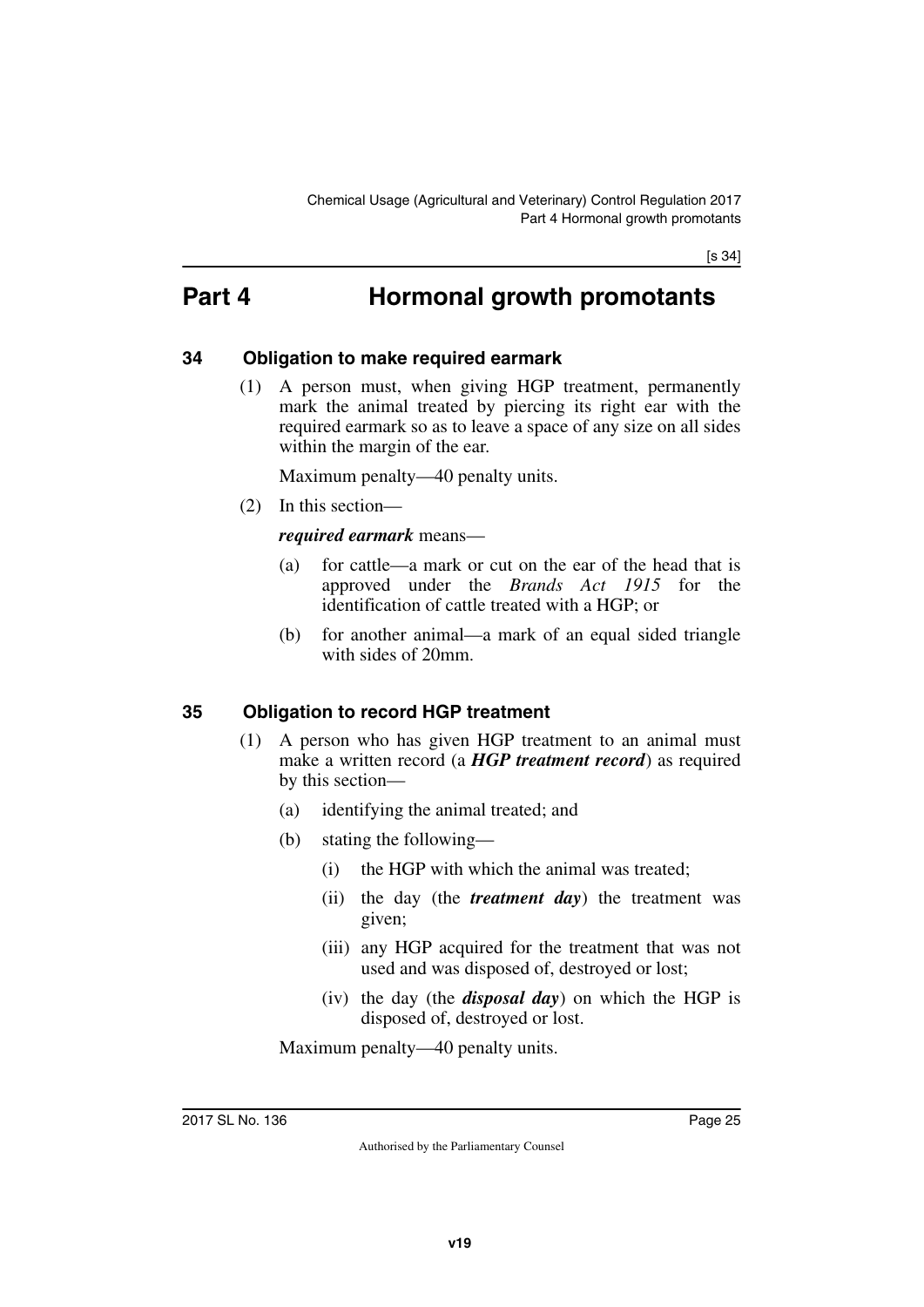| ۰. | ×<br>۰,<br>ł |
|----|--------------|
|----|--------------|

- (2) For subsection  $(1)(a)$ , the animal may be identified by referring to its sex and breed.
- (3) For subsection  $(1)(b)(i)$ , the HGP may be stated by giving a distinguishing number for, or particulars to identify, the chemical product that contained the HGP.
- (4) The information must be entered in the HGP treatment record—
	- (a) for information mentioned in subsection  $(1)(a)$  and (b)(i) and (ii)—before the treatment day ends; or
	- (b) for information mentioned in subsection  $(1)(b)(iii)$  and (iv)—before the disposal day ends.
- (5) The person must keep the record for at least 2 years after the treatment day, unless the person has a reasonable excuse.

<span id="page-25-1"></span>Maximum penalty—20 penalty units.

# <span id="page-25-0"></span>**Part 5 Supervision fees and expenses**

#### <span id="page-25-2"></span>**36 Application of part—Act, s 33**

<span id="page-25-3"></span>This part applies to a person if—

- (a) the person has been given a direction under section 18 of the Act that requires or allows a thing to be done; and
- (b) the direction requires the thing be done under an inspector's supervision.

#### <span id="page-25-4"></span>**37 Hourly fee**

- <span id="page-25-5"></span>(1) A fee is payable by the person for each hour or part of an hour of the supervision.
- (2) If the supervision, or a part of the supervision, is on a business day, the hourly fee for the supervision or part of the supervision is—
	- (a) for working hours—\$47.85; or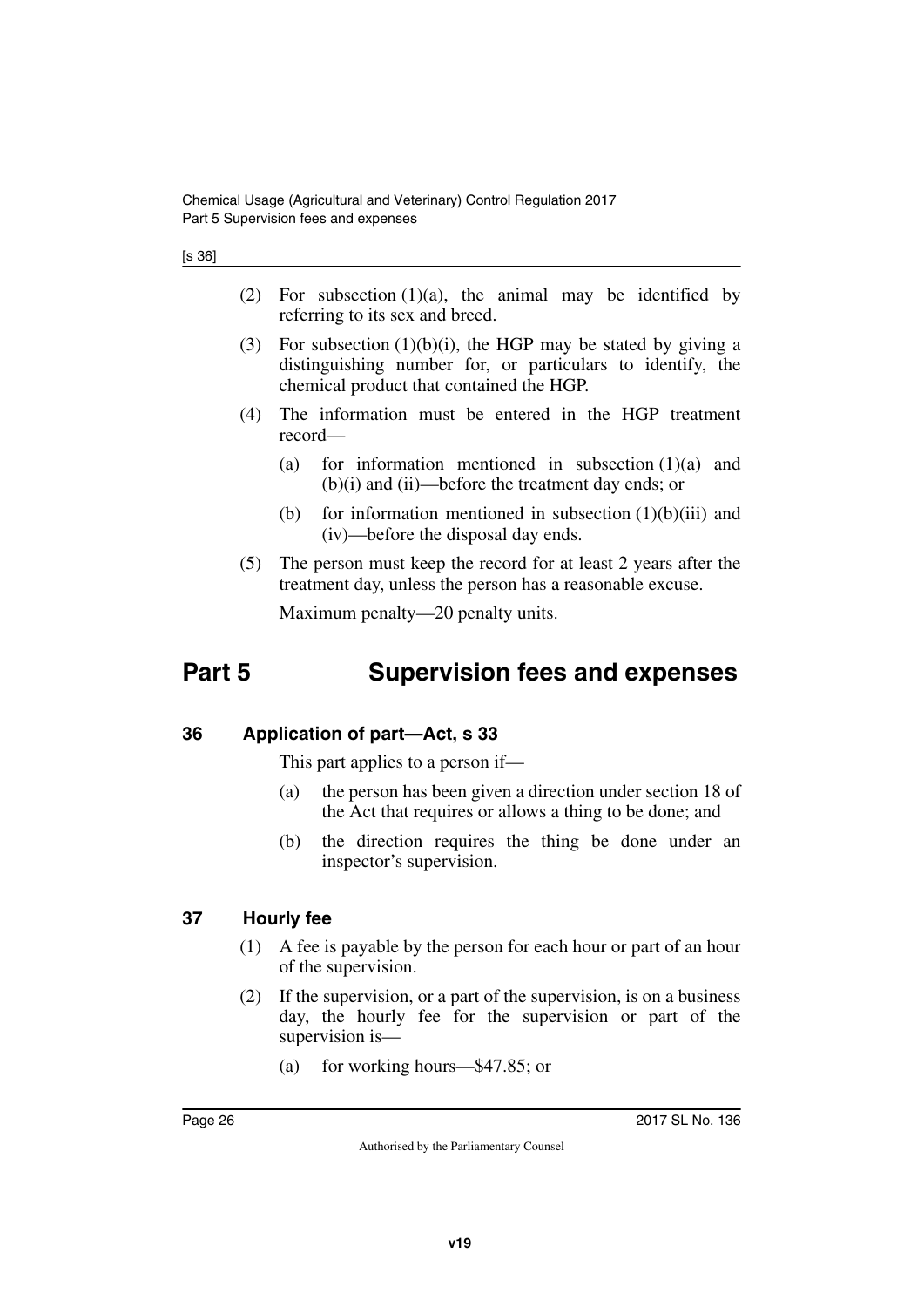[s 38]

- (b) otherwise—\$72.05.
- (3) If the supervision, or a part of the supervision, is on a day that is not a business day, the hourly fee for the supervision or part of the supervision is \$96.10.
- (4) The person must pay for the time the inspector takes to travel between the inspector's place of work and the place of supervision at the rate mentioned in subsection (2) or (3).

### <span id="page-26-0"></span>**38 Overnight absence expenses**

- <span id="page-26-1"></span>(1) The person must pay the expense for each overnight absence by the inspector for the supervision.
- (2) The expense for each overnight absence is the amount that is, or would be, payable under the *Public Service Act 2008* to the inspector as if the inspector is or were a public service officer travelling on official duty.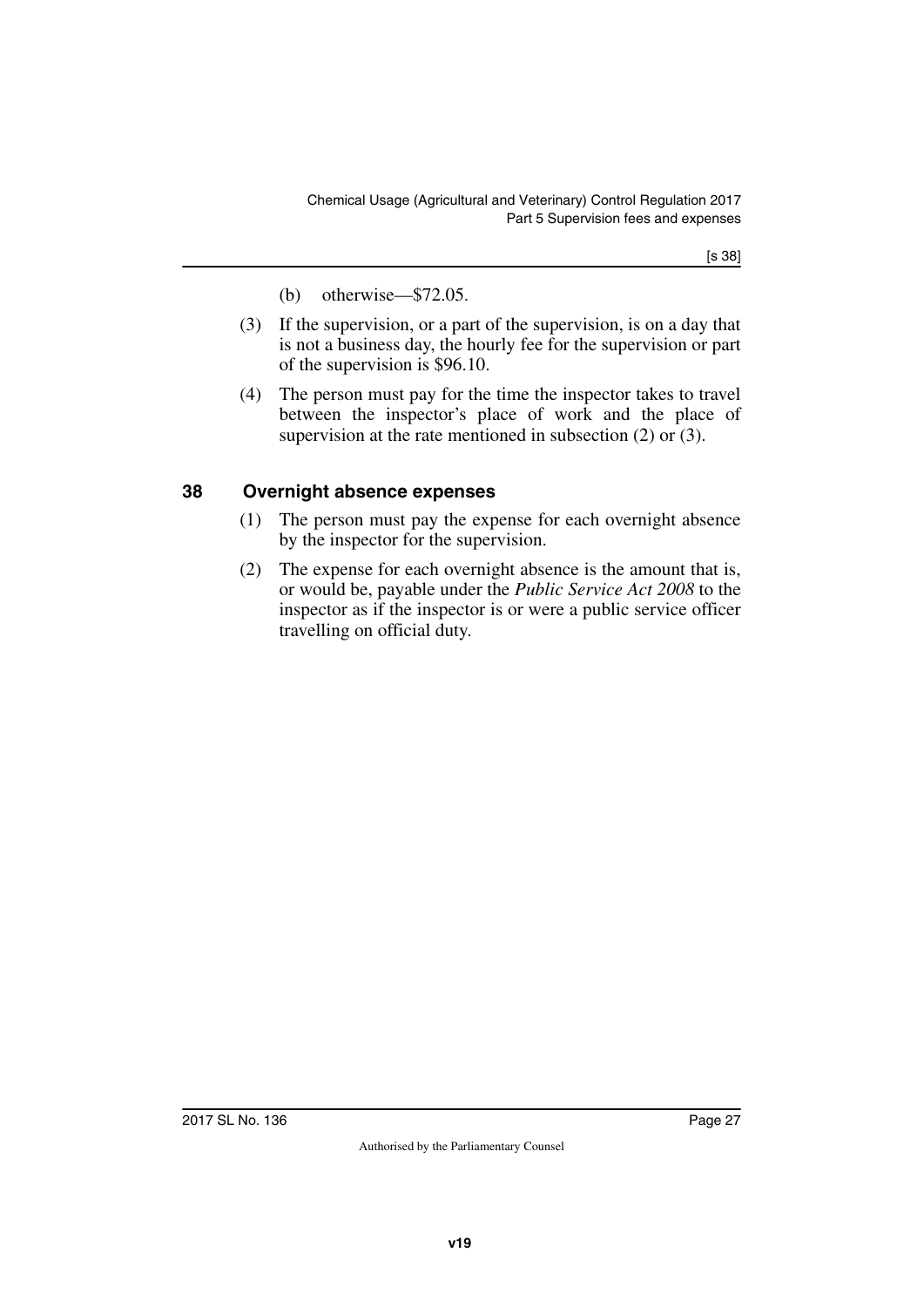<span id="page-27-0"></span>Schedule 1

# **Schedule 1 Dictionary**

section 3

<span id="page-27-1"></span>*animal food* means the following intended or normally used for animal consumption—

- (a) agricultural produce;
- (b) the tissue of a trade species animal;
- (c) a product derived from—
	- (i) agricultural produce; or
	- (ii) a trade species animal.

*applied*, for an agricultural chemical product, includes administered, dispersed, injected, sprayed and spread.

*AQF* means the Australian Qualifications Framework within the meaning of the *Higher Education Support Act 2003* (Cwlth), schedule 1.

*cattle* includes a bull, calf, cow, heifer, ox and steer.

*chemical use (sugarcane growing) guideline* means the document titled 'Sugarcane Grower's Guide to Chemical Use under the Reef Protection Legislation' published by the department in which the *Environmental Protection Act 1994* is administered.

*Note—*

The chemical use (sugarcane growing) guideline is not applied, adopted or incorporated by this regulation.

*down-slope water body*, in relation to a place where a prescribed agricultural ERA product is used for relevant sugarcane growing, means the water body that is nearest to any point where low flow run-off can leave the place.

*drainage line* means a channel—

(a) consisting of either, or a combination, of the following—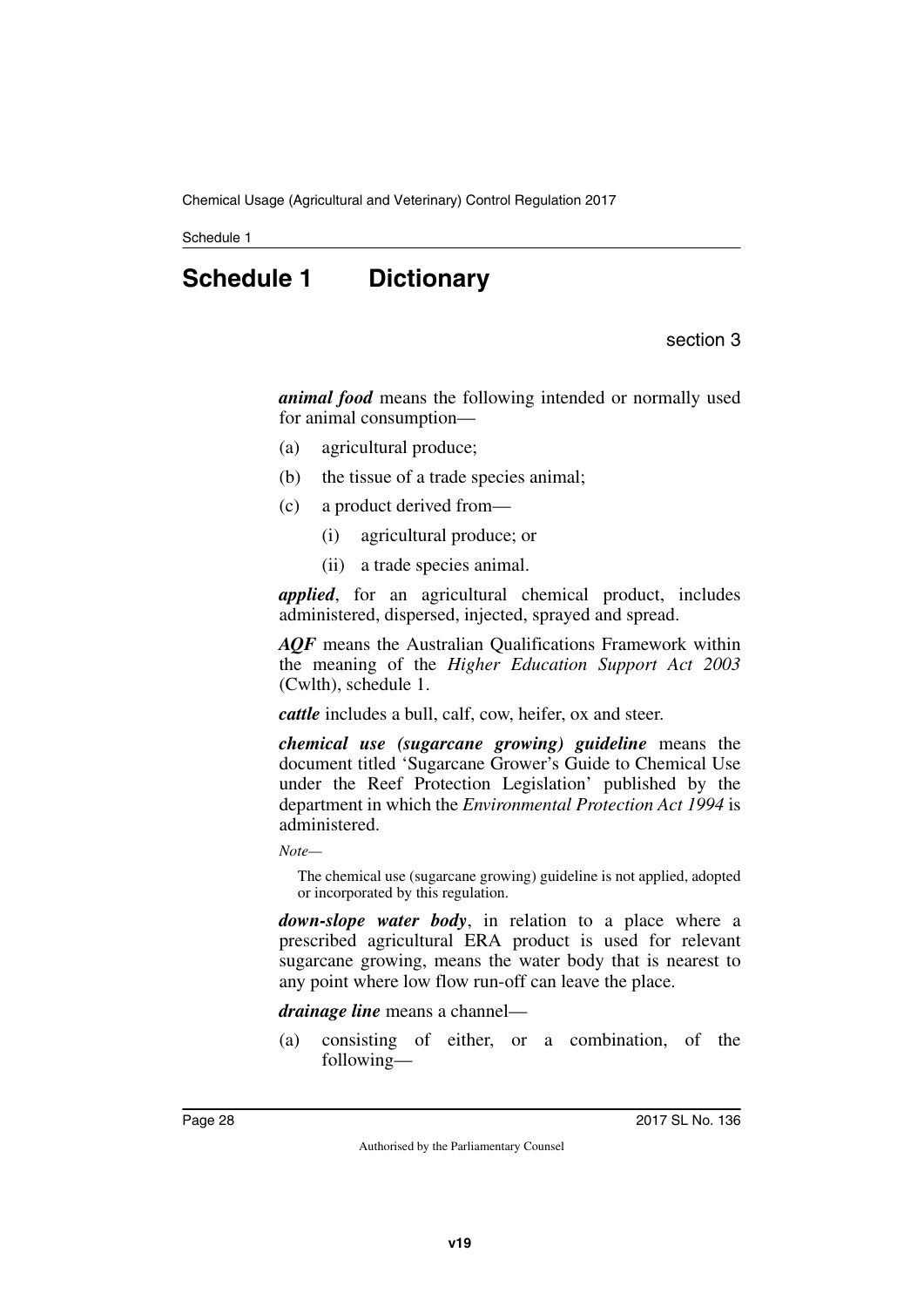Schedule 1

- (i) an area showing evidence of erosion or deposition, including, for example, a gravel, pebble, rock or sand bed;
- (ii) an incised channel that is more than 30cm deep and has clearly defined beds and banks; and
- (b) in which run-off flows continuously or from time to time.

*edge*, of a water body, see section 17.

#### *effective vegetated treatment area* see section 18.

*flood zone* means the land adjacent to the edge of a water body on which the flow of water is not contained or directed by the water body.

*fluoroacetic acid* includes—

- (a) sodium fluoroacetate; and
- (b) sodium monofluoroacetate.

*Note—*

Fluroacetic acid is also known as 1080.

*height*, for measuring the height of the canopy of sugarcane, means the height of the canopy measured from the base of the sugarcane to the highest point of its leaves.

*HGP* means hormonal growth promotant.

*HGP treatment* means implanting a HGP into an animal.

*HGP treatment record* see section 35(1).

*hormonal growth promotant* means a product that—

- (a) contains an anabolic substance or a hormone; and *Examples of an anabolic substance or a hormone—*
	- 17 beta oestradiol
	- oestradiol benzoate
	- progesterone
	- testosterone propionate
	- trenbolone acetate
	- zeranol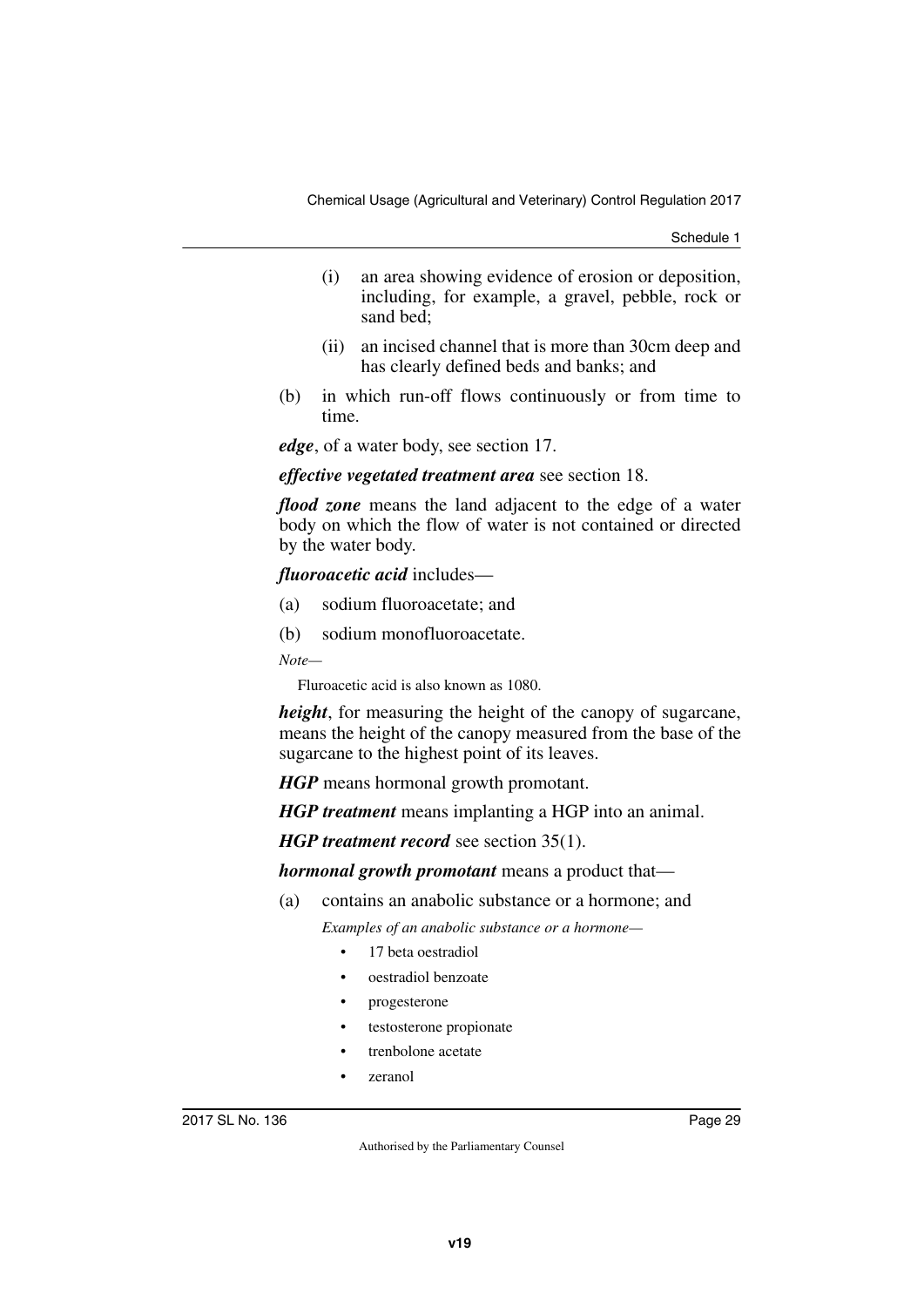(b) is used to promote the growth of bovines or bubalines.

*human food commodity* means the following intended or normally used for human consumption—

- (a) agricultural produce;
- (b) the tissue of a trade species animal;
- (c) a product derived from a trade species animal.

*interrow furrow* means a furrow constructed for relevant sugarcane growing.

*irrigation channel* means an artificial channel in which there is only water that is intended to be used for irrigation.

*low flow run-off* means run-off that is contained by an interrow furrow.

*maximum residue limit (MRL)* see the MRL standard.

*MRL standard* means the MRL Standard—Maximum Residue Limits in Food and Animal Feedstuff set out in the schedule of the *Agricultural and Veterinary Chemicals Code Instrument No. 4 (MRL Standard) 2012* (Cwlth).

*PAPP* means 1-(4-Aminophenyl)propan-1-one.

*Note—*

PAPP is also known as 4-aminopropiophenone and para-aminopropiophenone.

*place susceptible to run-off*, for preparing or using an agricultural chemical product, means a place from which a constituent of the product can easily enter a water body by—

- (a) being carried by run-off into the water body; or
- (b) binding with soil particles that can be carried by run-off into the water body.

*Examples—*

access roads, farm tracks

*prescribed qualification*, for a person preparing or using an agricultural chemical product, means—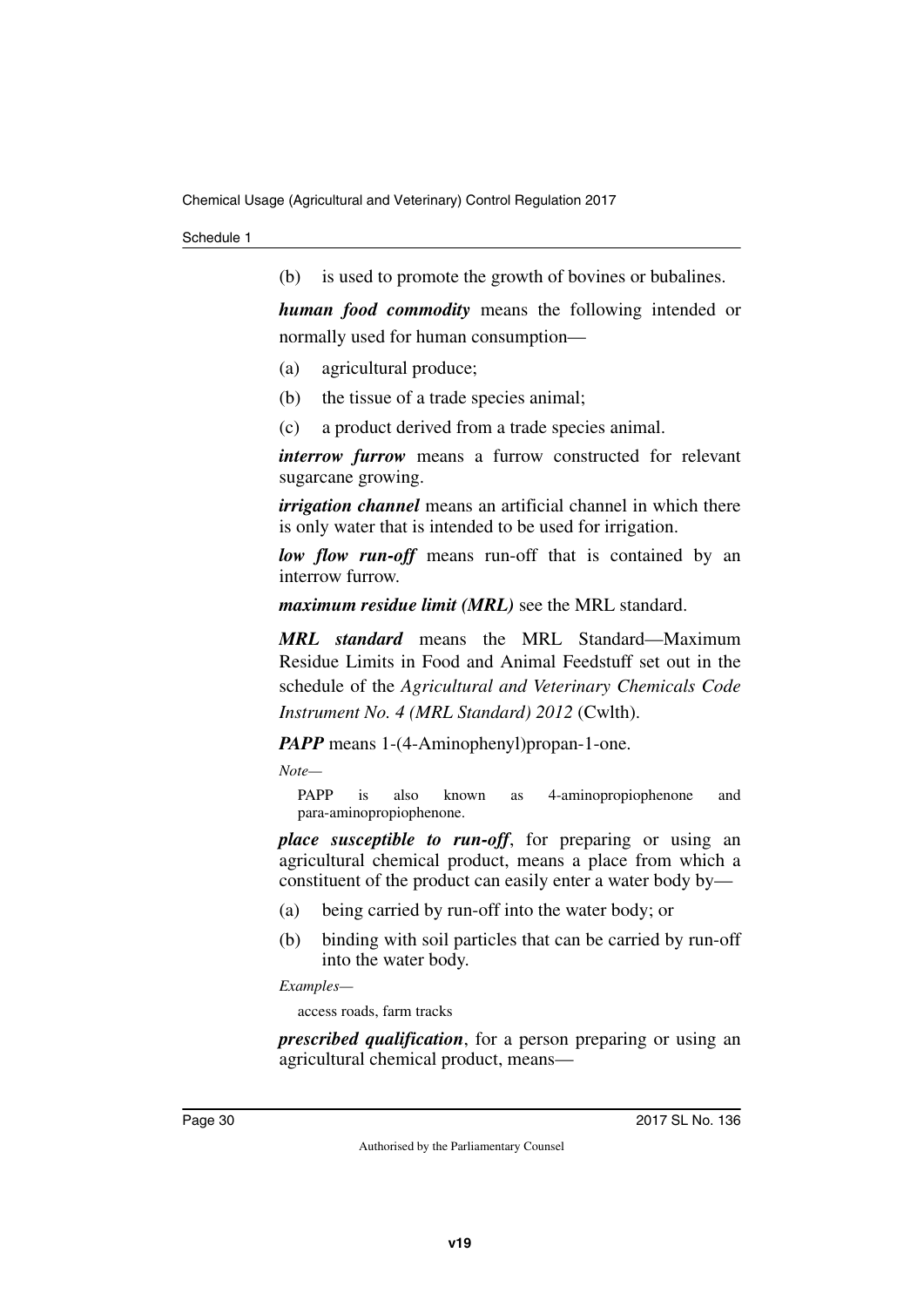Schedule 1

- (a) if the person prepares or uses the product on or from an aircraft in flight—
	- (i) a pilot chemical rating licence under the *Agricultural Chemicals Distribution Control Act 1966*; or
	- (ii) a pilot's Spraysafe accreditation issued by the Aerial Agricultural Association of Australia; or
- (b) if the person prepares or uses the product otherwise than on or from an aircraft in flight—
	- (i) a statement of attainment issued by a registered training organisation stating that the person has successfully completed each of the following units of competency of a VET course—
		- (A) AHCPMG301—Control weeds;
		- (B) AHCCHM303——Prepare and apply chemicals;
		- (C) AHCCHM304—Transport and store chemicals; or
	- (ii) a record of results issued by a registered training organisation for results that show the person has successfully completed each unit of competency mentioned in subparagraph (i); or
	- (iii) a qualification, or successfully completed training, that is substantially equivalent to a statement of attainment, or record of results, mentioned in subparagraph (i) or (ii); or
	- (iv) an unrestricted commercial operator's licence prescribed as a class of commercial operator's licence under the *Agricultural Chemicals Distribution Control Act 1966*, section 16(1).

*record of results*, in relation to a unit of competency of a VET course, means a record of results given to a person under the AQF confirming the results the person has attained for the unit of competency stated in the record.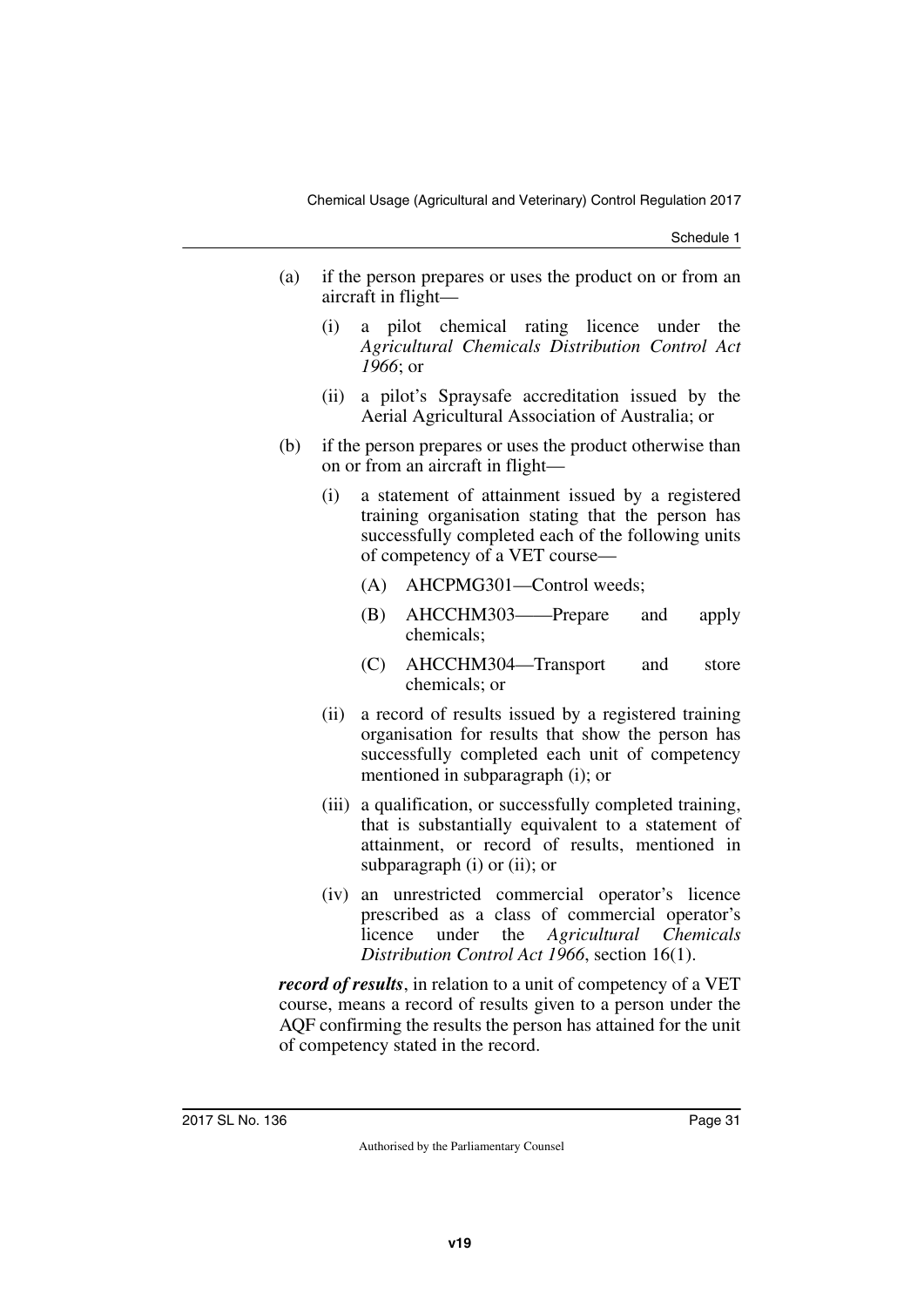#### Schedule 1

*registered training organisation* see the *National Vocational Education and Training Regulator Act 2011* (Cwlth), section 3.

*relevant cattle grazing* means cattle grazing that is an agricultural ERA.

*relevant sugarcane growing* means commercial sugarcane growing that is an agricultural ERA.

*reserved agricultural chemical product* means an agricultural chemical product that is a reserved chemical product.

*reserved chemical product* see section 3 of the Agvet Code.

*reserved veterinary chemical product* means a veterinary chemical product that is a reserved chemical product.

*restricted chemical product* means a restricted chemical product under the Agvet Code.

*run-off* means water from rainfall, irrigation or seepage of groundwater that flows over the surface of land.

*shielded sprayer* means a device for applying an agricultural chemical product consisting of 1 or more nozzles that are surrounded by a shield except for a gap at the bottom of the shield through which the product is applied.

*statement of attainment* means a VET statement of attainment under the *National Vocational Education and Training Regulator Act 2011* (Cwlth), section 3.

*VET course* see the *National Vocational Education and Training Regulator Act 2011* (Cwlth), section 3.

*water body* see section 16.

*wetland* includes—

- (a) a tidal wetland, estuary, salt marsh, melaleuca swamp (and any other coastal swamp), mangrove area, marsh or lake; and
- (b) a minor coastal stream regardless of whether it is of a saline, freshwater or brackish nature.